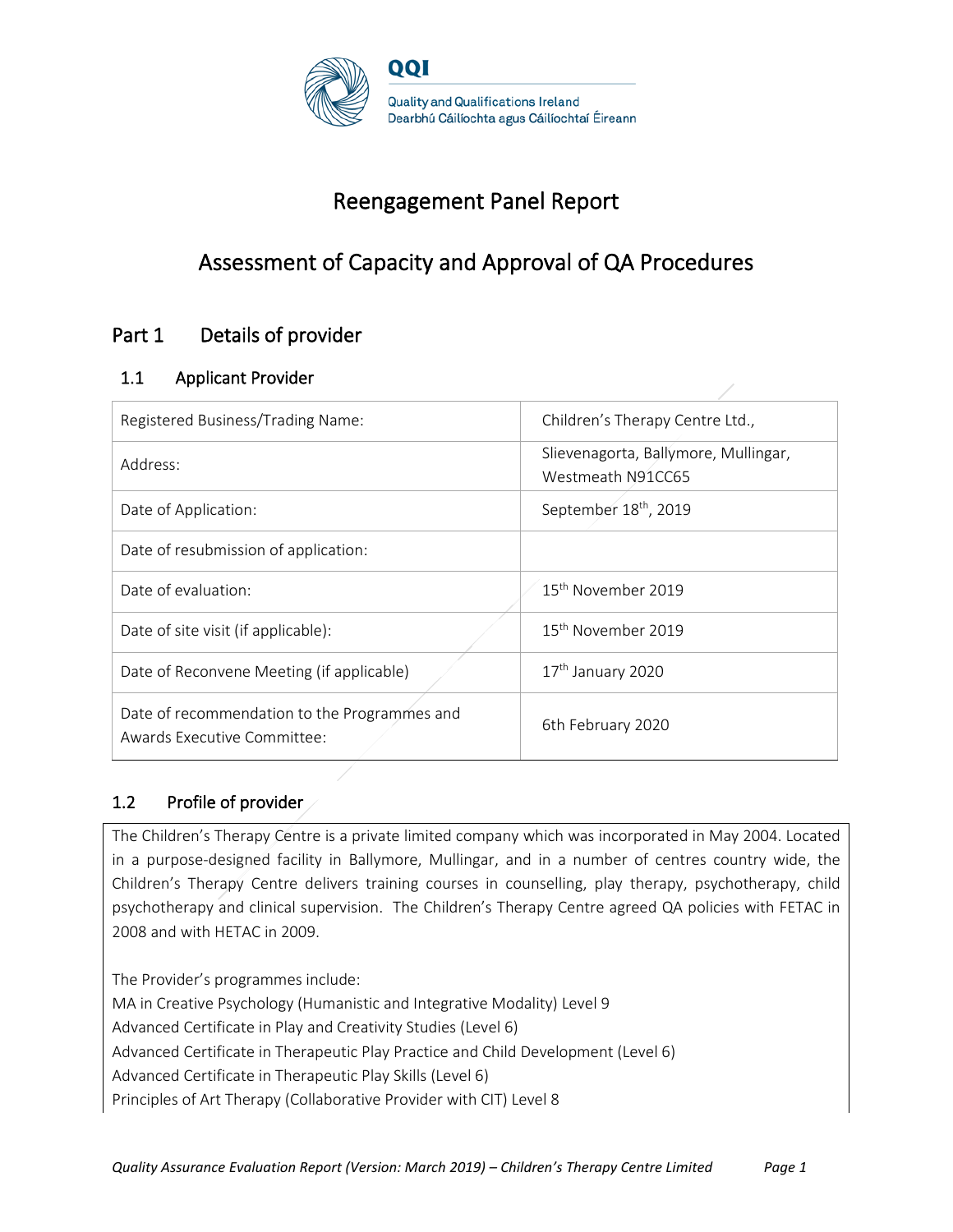

Short CPD Programmes

Responsibility for academic decision making and delivery of education and training programmes at The Children's Therapy Centre rests with the Academic Council and the Director of Academic Affairs. Programme Management Teams administer and provide each programme. Programmes are delivered and learner evidence assessed by a team of Course Leaders, Subject Leaders and Tutors who deliver at a number of sites, including the centre in Ballymore, Mullingar. There are four full-time employees, with the majority of the teaching staff are employed on a contract basis. In 2015, there was one full-time staff member.

Learners engaging in the Masters programme will typically have achieved a QQI award at Level 8 before accessing the Level 9 programme. Learners participating in the three programmes leading to Level 6 awards are typically employed in the ECCE sector, or are working professionally with children, and are seeking CPD in the field. In the last five years, 300 learners have availed of programmes delivered by The Children's Therapy Centre.

The centre ethos is based on the principles of humanistic psychology and on the provision of an inclusive, supportive learning environment where communication is key to successful delivery and positive experience for learners.

There is a strong emphasis on experiential learning and incorporation of professional requirements, supervised clinical practice and personal psychotherapeutic learning.

The centre staff are committed to the evaluation of their programmes and continuous improvement. The centre has working relationships with international organisations, and all staff are encouraged to participate in their own further training, to publish their work, and to participate in national and international events.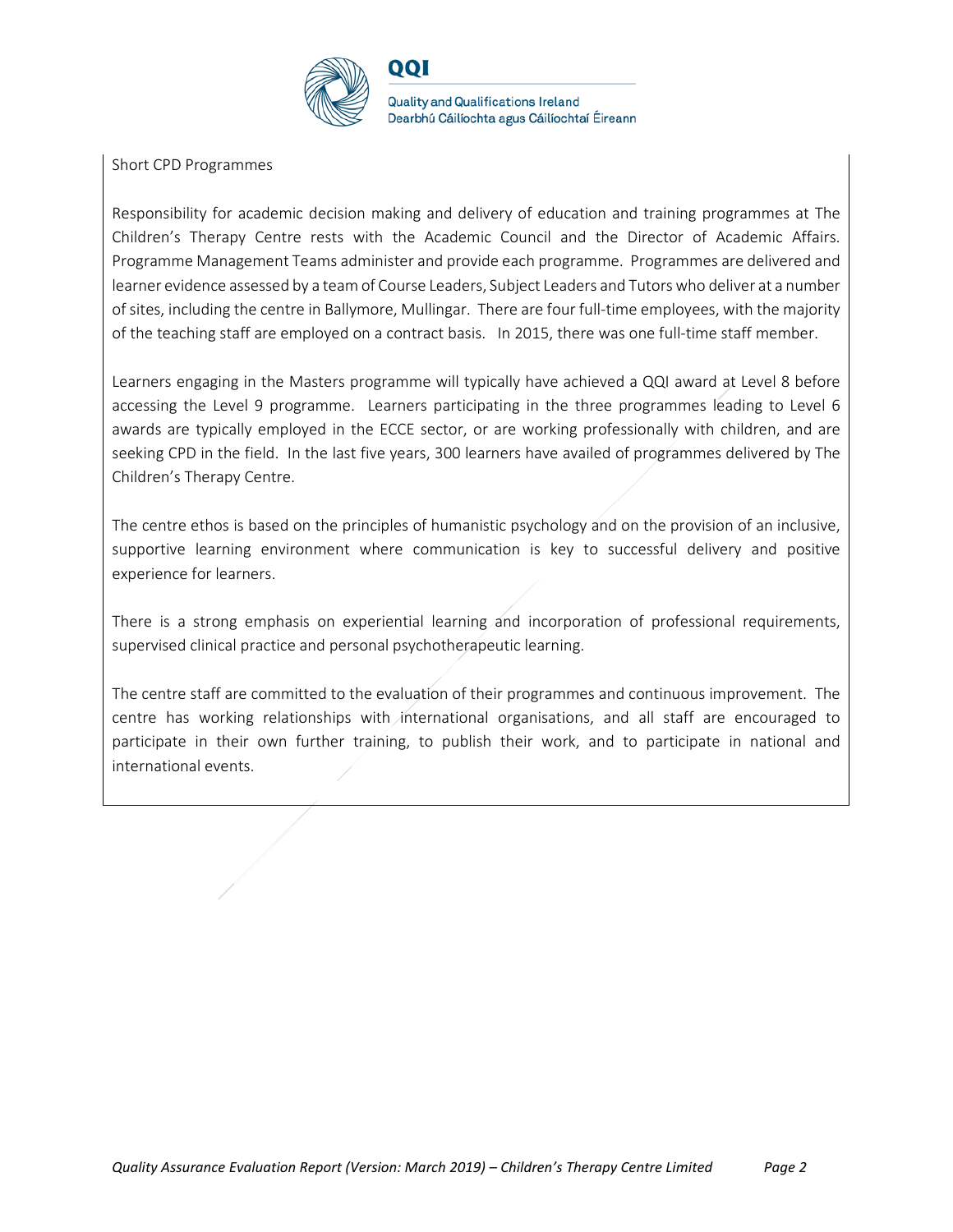

## Part 2 Panel Membership

| Name                                  | Role of panel member                        | Organisation                                                                                          |
|---------------------------------------|---------------------------------------------|-------------------------------------------------------------------------------------------------------|
| Dr. Michael Hall (Chairperson)        | Panel Member                                | Registrar/Head of Department of<br>Health and Leisure Studies, Institute of<br>Technology, Tralee.    |
| Ms. Angela Higgins (Report<br>Writer) | Report Writer                               | Education Development Officer/QA<br>Officer, KWETB                                                    |
| Dr. Lee Richardson                    | Panel Member                                | Senior Psychology Lecturer, Data<br>Analytics and Reporting Officer, Dublin<br><b>Business School</b> |
| Ms. Niamh Coughlan                    | Panel Members and Student<br>Representative | Hibernia College                                                                                      |
| Ms. Aoife Prendergast                 | Panel Member                                | Lecturer, Limerick IT                                                                                 |

## Part 3 Findings of the Panel

## 3.1 Summary Findings

The purpose of the re-engagement process is to evaluate providers' QA procedures to ensure public accountability and to provide public confidence in them. The formal published evaluation of provider QA procedures by QQI improves public confidence in the programmes offered by providers e.g. that they enable learners to achieve intended learning outcomes and provide them with a well-supported learning experience.

The Panel has received The Children's Therapy Centre's Application Form for Re-engagement, their Quality Manual and other relevant documentation. The Panel would like to thank The Children's Therapy Centre for the provision of documentation as required, and for their participation in the re-engagement process.

The Panel commends The Children's Therapy Centre on the following:

1. The Children's Therapy Centre's mapping of delivery to professional standards.

2. The established links with international higher education institutions with respect to peer grading, comparisons and staff development.

3. The Children's Therapy Centre's annual process of review, evaluation and reflection.

4. The integration of feedback, annual monitoring and review of delivery and QA procedures, which is actively used to determine changes in internal practices.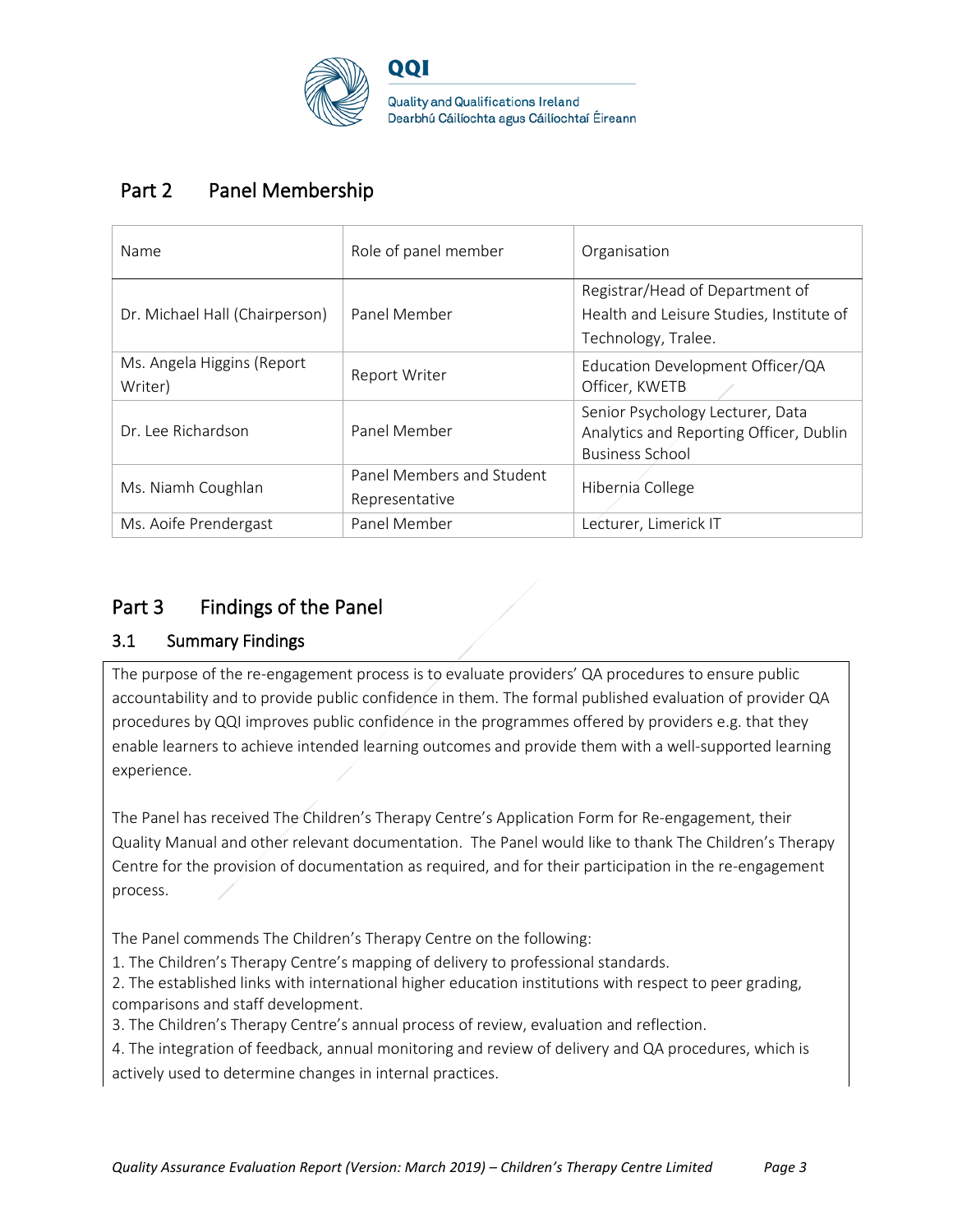

5. The provider's commitment to regularly capturing feedback from a range of stakeholders, both internal and external, and to applying the learning from that feedback to their practice and to quality enhancement.

6. The Children's Therapy Centre's genuine analysis of its own situation and identification of area of vulnerability.

However, at the conclusion of the site visit, the panel had concerns about the following: 1. The governance structure: The Children's Therapy Centre will need to further separate commercial and academic roles.

2. The structure of the QA Manual submitted.

3. Lack of clarity in the policies and procedures presented – these need to be presented as discrete, precisely outlined procedures incorporating a title page and measures for version control.

4. Arrangements for Learner Appeals.

5. Absence of a section on marks and standards in the QA Manual.

6. Membership of the Academic Council is currently weighted in favour of ex-officio members.

7. While risks were identified through the gap analysis, a formal risk register should be put in place to mitigate risks.

Proposed mandatory changes in relation to these items were identified and are outlined in detail in Section 6.1 of this report. Additional items of specific advice are included in Section 6.2. However, given that these issues were discrete, and in the panel's view could be addressed quickly by the provider, the panel availed of the option to defer its overall decision for a period of six weeks, and allowed The Children's Therapy Centre this time to submit evidence to the panel that the changes identified had been satisfactorily addressed.

The panel reconvened on  $17<sup>th</sup>$  January 2020 to undertake a desk review of the evidence subsequently submitted by CTC. It is the panel's view that CTC has satisfactorily addressed the proposed mandatory changes and has responded appropriately to the panel's initial specific advice. The panel consequently recommends that QQI approve CTC's QA procedures.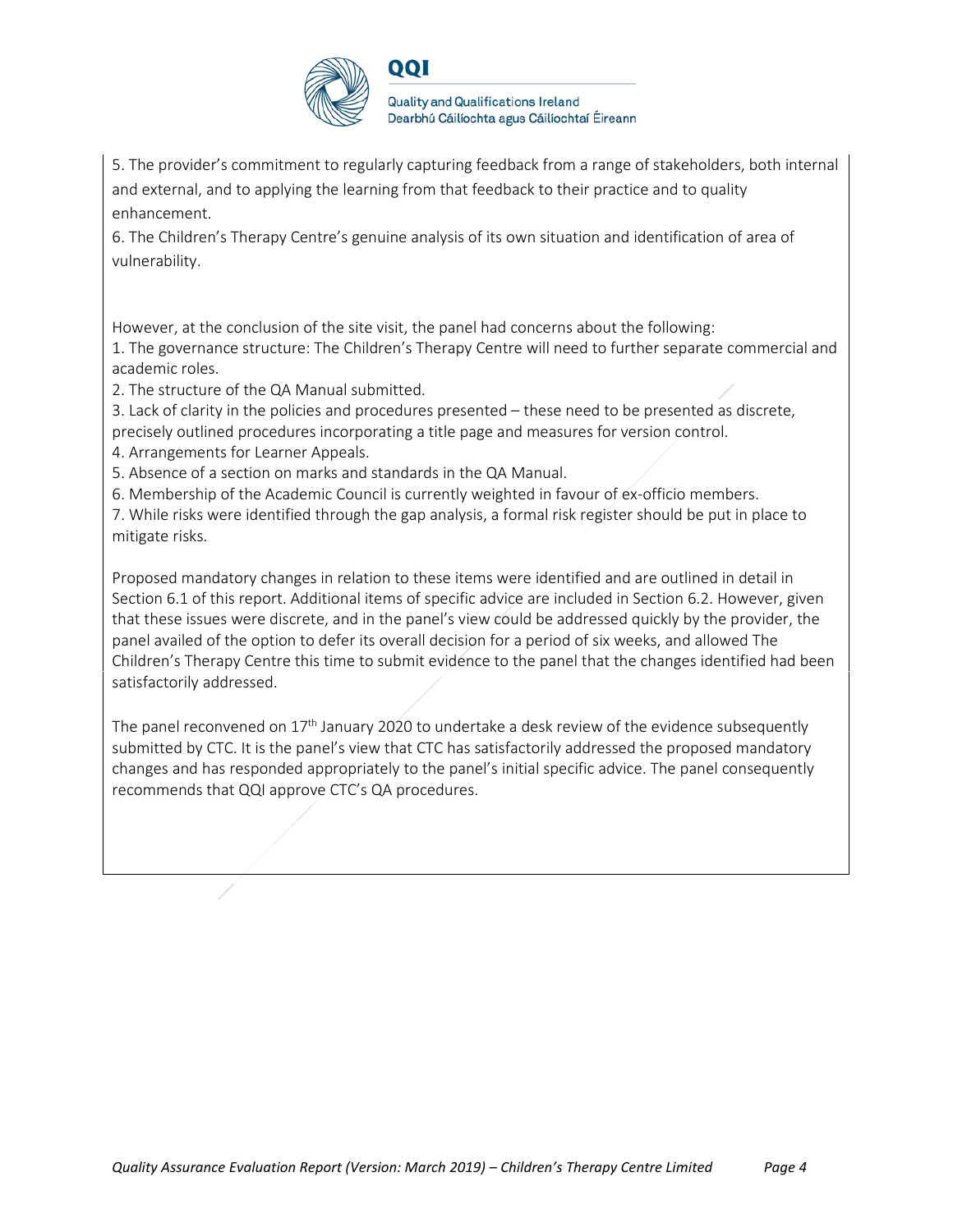

## 3.2 Recommendation of the panel to Programmes and Awards Executive Committee of QQI

|                                                                                                                                                                                                                                                                      | Tick one as<br>appropriate |
|----------------------------------------------------------------------------------------------------------------------------------------------------------------------------------------------------------------------------------------------------------------------|----------------------------|
| <b>Approve</b> [the provider's $-$ insert name] draft QA procedures                                                                                                                                                                                                  |                            |
| <b>Refuse approval</b> of Children's Therapy Centre Limited draft QA<br>procedures pending mandatory changes set out in Section 6.1<br>(If this recommendation is accepted by QQI, the provider may make a revised<br>application within six months of the decision) |                            |
| Refuse to approve [the provider's - insert name] draft QA<br>procedures                                                                                                                                                                                              |                            |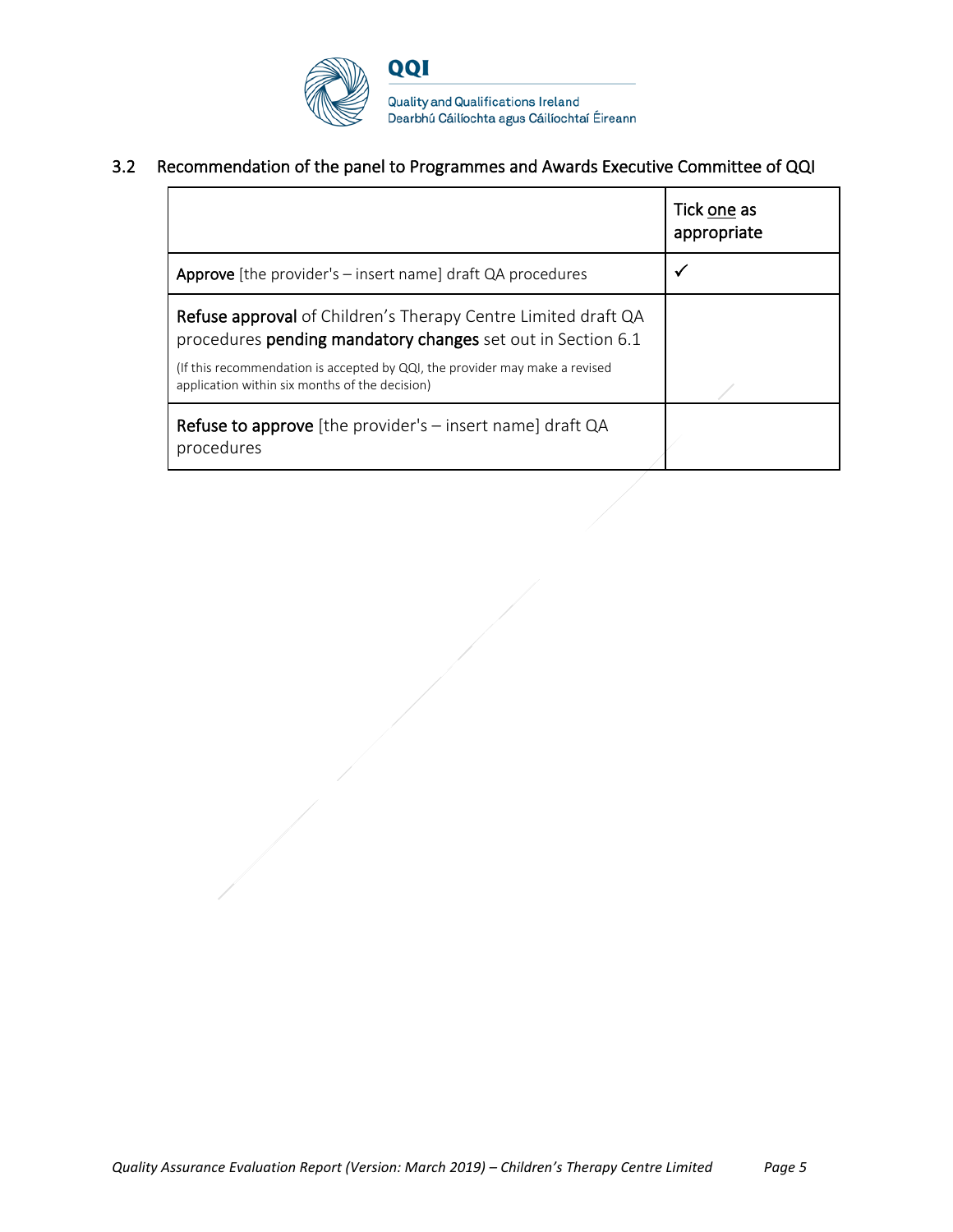

# Part 4 Evaluation of provider capacity

## 4.1 Legal and compliance requirements:

|          | Criteria                            | Yes/No/ Partially | <b>Comments</b>                       |
|----------|-------------------------------------|-------------------|---------------------------------------|
| 4.1.1(a) | Criterion: Is the applicant an      | Yes               | The Children's Therapy Centre         |
|          | established Legal Entity who has    |                   | (CTC) provided evidence of their      |
|          | Education and/or Training as a      |                   | legal status in the form of           |
|          | Principal Function?                 |                   | registration with the Companies       |
|          |                                     |                   | Registration Office and a Certificate |
|          |                                     |                   | of Incorporation.                     |
| 4.1.2(a) | Criterion: Is the legal entity      | Yes               | CTC's presence is relevant to the     |
|          | established in the European Union   |                   | scale of its operation in what is a   |
|          | and does it have a substantial      |                   | 'niche' market in Ireland.            |
|          | presence in Ireland?                |                   |                                       |
| 4.1.3(a) | Criterion: Are any dependencies,    | Yes               | CTC has signed Terms of               |
|          | collaborations, obligations, parent |                   | Engagement and Terms of Business      |
|          | organisations, and subsidiaries     |                   | with Cork Institute of Technology     |
|          | clearly specified?                  |                   | (CIT), establishing CTC as a partner  |
|          |                                     |                   | for the provision of the CIT Special  |
|          |                                     |                   | Purpose Award: Certificate in         |
|          |                                     |                   | Principles of Art Therapy (10         |
|          |                                     |                   | credits), which was developed in      |
|          |                                     |                   | collaboration. CTC has                |
|          |                                     |                   | relationships with the professional   |
|          |                                     |                   | bodies IAHIP and IAPTP, and           |
|          |                                     |                   | learners receive accreditation for    |
|          |                                     |                   | membership of these bodies when       |
|          |                                     |                   | participating in CTC programmes.      |
| 4.1.4(a) | Criterion: Are any third-party      | Yes               | CTC has a relationship with Irish     |
|          | relationships and partnerships      |                   | Association for Play Therapy and      |
|          | compatible with the scope of        |                   | Psychotherapy (IAPTP) and the Irish   |
|          | access sought?                      |                   | Association of Humanistic and         |
|          |                                     |                   | Integrative Psychotherapy (IAHIP).    |
|          |                                     |                   | They also maintain relationships      |
|          |                                     |                   | with groups such as CARI, and Blue    |
|          |                                     |                   | Box who provide suitable              |
|          |                                     |                   | accommodation for courses from        |
|          |                                     |                   | time to time.                         |
| 4.1.5(a) | Criterion: Are the applicable       | Yes               | The CTC applies applicable            |
|          | regulations and legislation         |                   | regulations in Ireland and maintains  |
|          | complied with in all jurisdictions  |                   | internationally recognised ethical    |
|          | where it operates?                  |                   | behaviour in relation to the field in |
|          |                                     |                   | question.                             |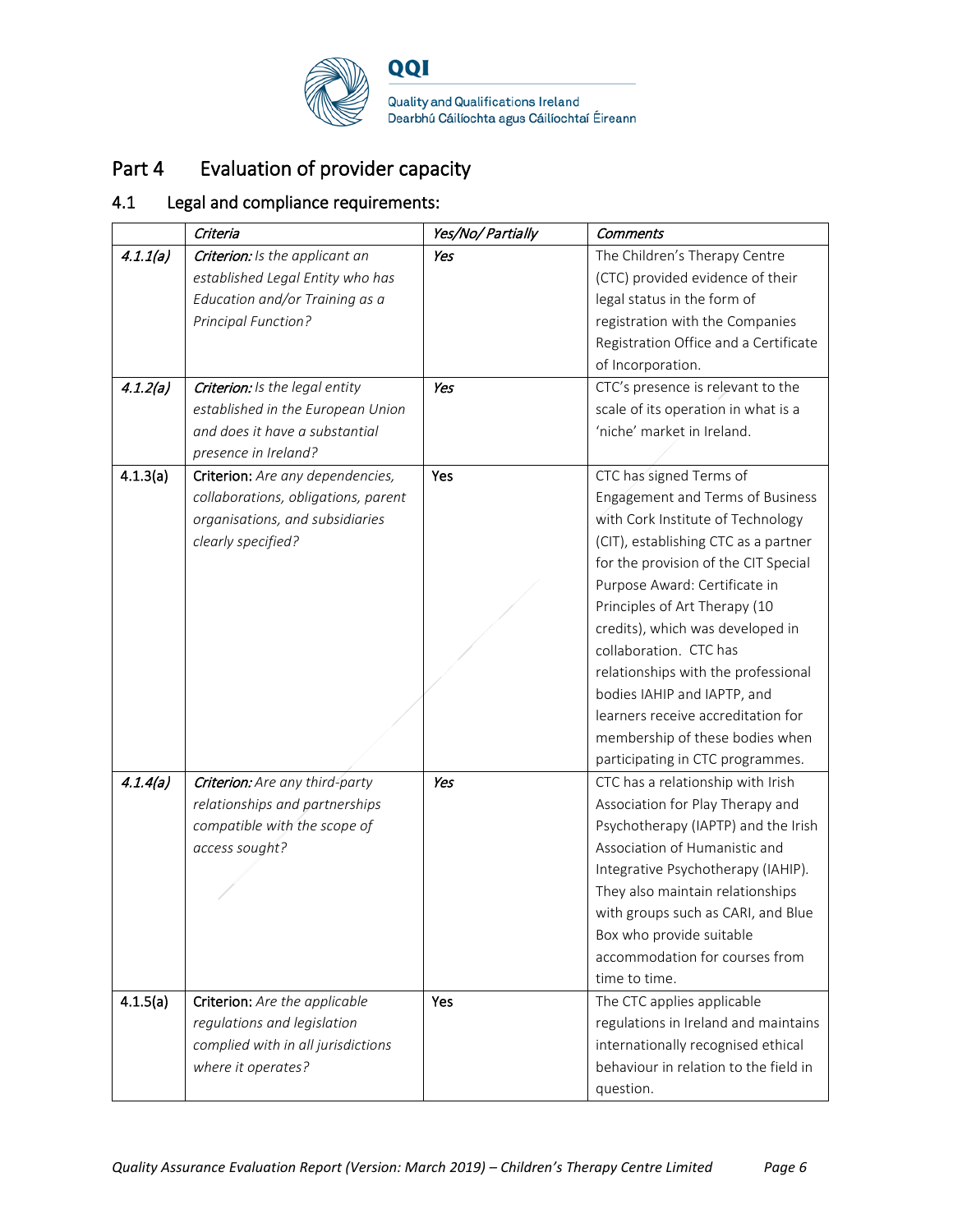

**Quality and Qualifications Ireland** Dearbhú Cáilíochta agus Cáilíochtaí Éireann

| 4.1.6(a) | Criterion: Is the applicant in good    | <b>Yes</b> | Professional validation - Level 9 has |
|----------|----------------------------------------|------------|---------------------------------------|
|          | standing in the qualifications         |            | full recognition from professional    |
|          | systems and education and training     |            | bodies (IAHIP and IAPTP).             |
|          | systems in any countries where it      |            |                                       |
|          | operates (or where its parents or      |            | The CTC originally agreed QA policy   |
|          | subsidiaries operate) or enrols        |            | and procedures with FETAC in 2008     |
|          | learners, or where it has              |            | and HETAC in 2009. CTC have           |
|          | arrangements with awarding             |            | achieved validation of programmes     |
|          | bodies, quality assurance agencies,    |            | at Levels 9, 8 and 6 through          |
|          | qualifications authorities, ministries |            | previous (2010) QQI validation        |
|          | of education and training,             |            | policy.                               |
|          | professional bodies and regulators.    |            |                                       |

Findings

The panel finds that CTC is compliant with legal standards and is eligible to apply for reengagement with QQI.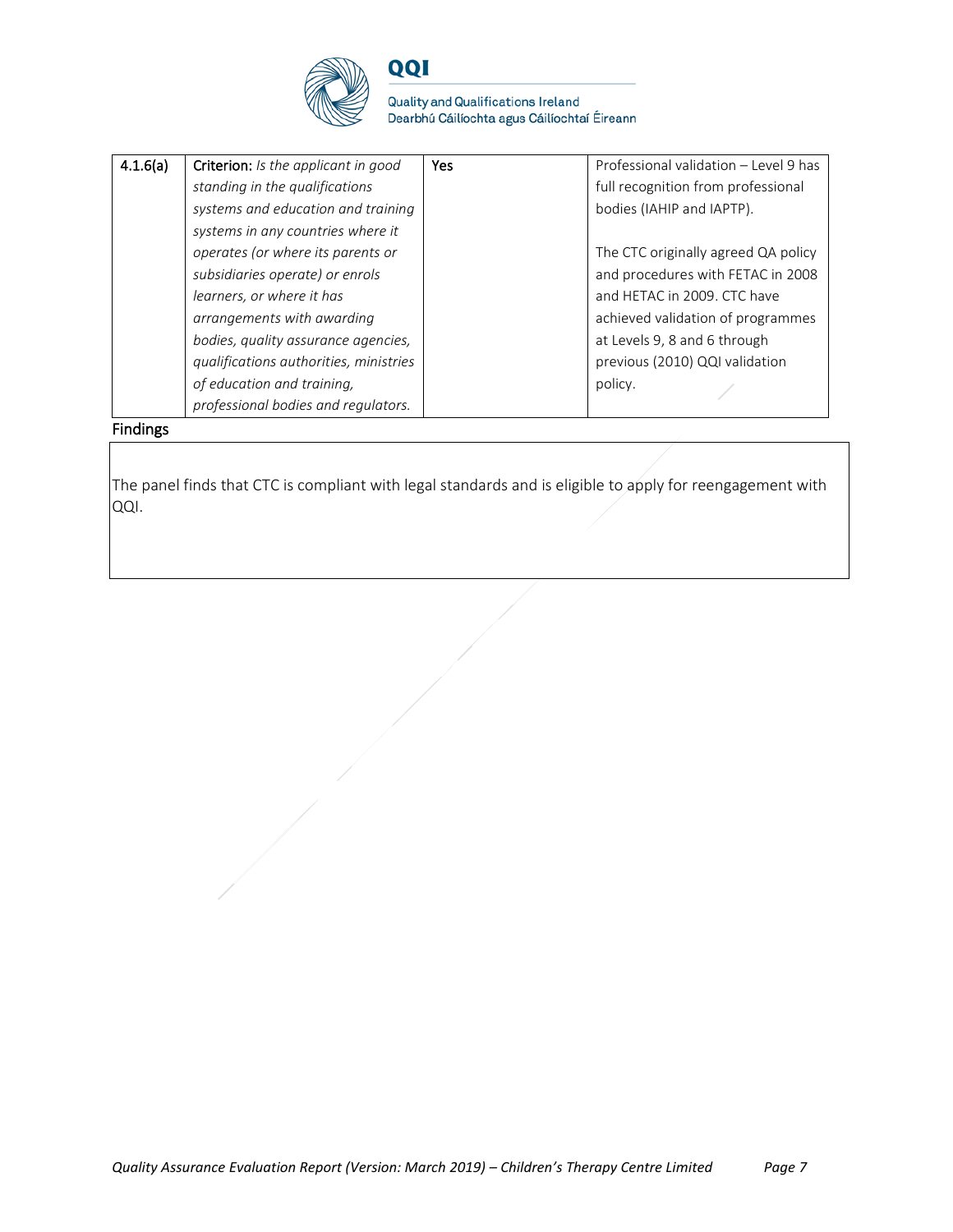

**Quality and Qualifications Ireland** Dearbhú Cáilíochta agus Cáilíochtaí Éireann

### 4.2 Resource, governance and structural requirements:

|          | Criteria                                                                                                                | Yes/No/ Partially | <b>Comments</b>                                                                                                                                                                                                                                                                                                                                                                                                                                                                                                                                                                                                                                                                                                                                          |
|----------|-------------------------------------------------------------------------------------------------------------------------|-------------------|----------------------------------------------------------------------------------------------------------------------------------------------------------------------------------------------------------------------------------------------------------------------------------------------------------------------------------------------------------------------------------------------------------------------------------------------------------------------------------------------------------------------------------------------------------------------------------------------------------------------------------------------------------------------------------------------------------------------------------------------------------|
| 4.2.1(a) | Criterion: Does the applicant have<br>a sufficient resource base and is it<br>stable and in good financial<br>standing? | Yes               | CTC Company accounts were provided.<br>The company has no debt and is of<br>good financial standing.                                                                                                                                                                                                                                                                                                                                                                                                                                                                                                                                                                                                                                                     |
| 4.2.2(a) | Criterion: Does the applicant have<br>a reasonable business case for<br>sustainable provision?                          | Yes               | The provider demonstrated a realistic<br>approach to their business, which is<br>within the scale of their provision.                                                                                                                                                                                                                                                                                                                                                                                                                                                                                                                                                                                                                                    |
| 4.2.3(a) | Criterion: Are fit-for-purpose<br>governance, management and<br>decision making structures in<br>place?                 | Yes               | Following, the initial site visit in<br>November 2019, the panel<br>recommended the revision of the QA<br>Manual (see notes below) clarifying<br>language; applying consistent<br>structures and templates; consistent<br>terminology; improved sequencing of<br>procedures; and introduction of<br>version control and tracking.<br>The panel has also found that CTC<br>needed to make additional adjustment<br>to further separate commercial and<br>academic roles, and that a risk register<br>would support the identification and<br>implementation of mitigation actions.<br>Following a review of revised<br>documentation subsequently<br>submitted by CTC, the Panel is satisfied<br>that these issues have been<br>satisfactorily addressed. |
| 4.2.4(a) | Criterion: Are there arrangements<br>in place for providing required<br>information to QQI?                             | Yes               | The provider has systems in place for<br>providing data to QQI.                                                                                                                                                                                                                                                                                                                                                                                                                                                                                                                                                                                                                                                                                          |

#### Findings

The Panel finds that CTC has the resources required, is stable and in good financial standing.

Following a restructuring of the QA Manual; reducing the quantity of narrative information used, and devising a standard approach to documenting policies and procedures and implementing organised version control to allow for ease of review and update of documentation, the panel finds that CTC now meets criterion 4.2.3

CTC was also required by the Panel to further separate commercial and academic decision making by addressing the weighting of membership of the Academic Council and ensuring that roles within committees are well-defined and allow for escalation and oversight of decisions. The Panel is satisfied that this has been achieved.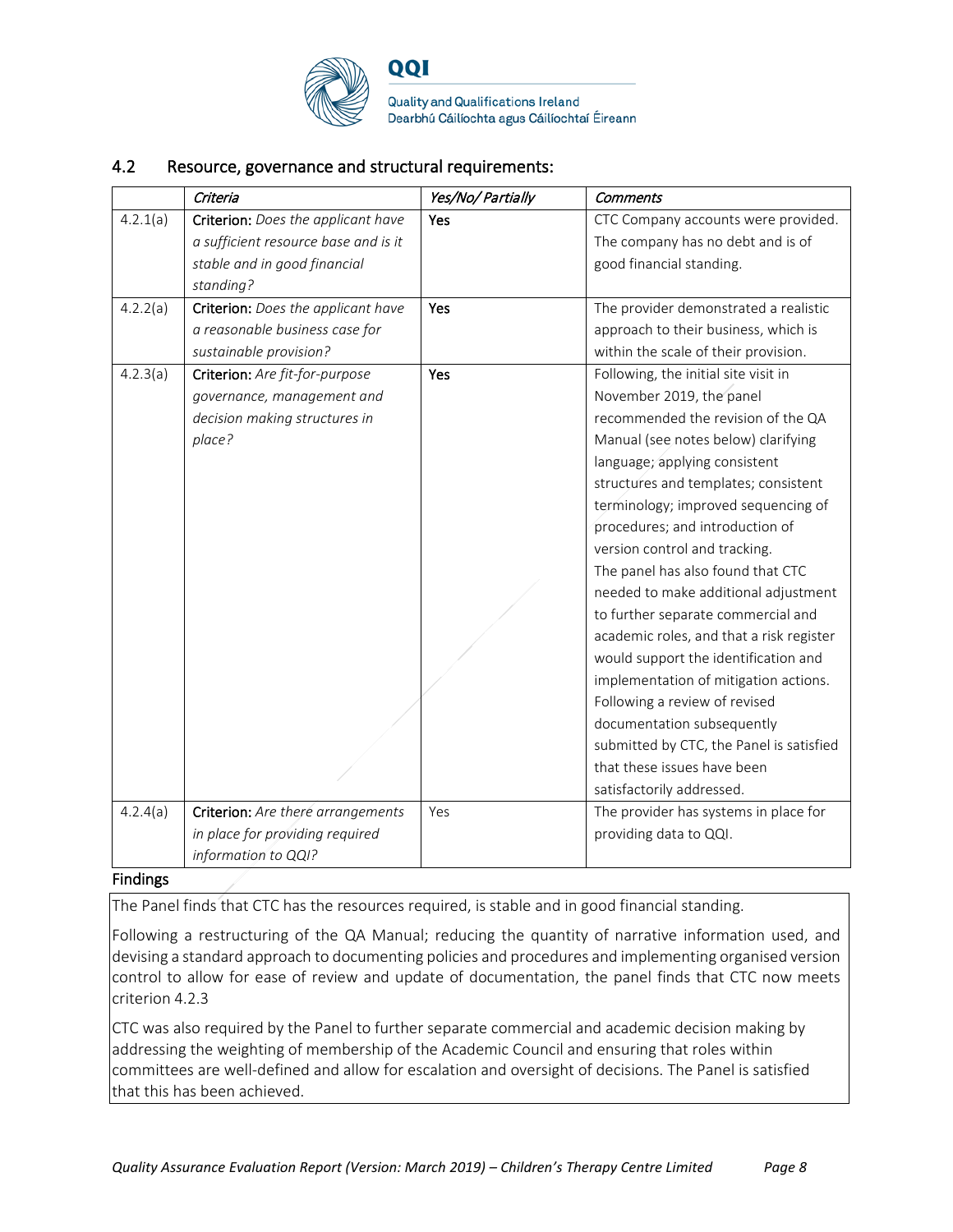

Quality and Qualifications Ireland<br>Dearbhú Cáilíochta agus Cáilíochtaí Éireann

## 4.3 Programme development and provision requirements:

|          | Criteria                                  | Yes/No/ Partially | <b>Comments</b>                 |
|----------|-------------------------------------------|-------------------|---------------------------------|
| 4.3.1(a) | Criterion: Does the applicant have        | Yes               | CTC was established in 2004     |
|          | experience and a track record in          |                   | and is a recognised provider    |
|          | providing education and training          |                   | of professional education       |
|          | programmes?                               |                   | and training in the field.      |
| 4.3.2(a) | Criterion: Does the applicant have a fit- | Yes               | CTC is staffed by four full-    |
|          | for-purpose and stable complement of      |                   | time personnel, and a team      |
|          | education and training staff?             |                   | of contracted staff who         |
|          |                                           |                   | deliver programmes. In          |
|          |                                           |                   | their presentation, CTC         |
|          |                                           |                   | illustrated their               |
|          |                                           |                   | commitment to creating          |
|          |                                           |                   | new roles in order to update    |
|          |                                           |                   | their systems in order to       |
|          |                                           |                   | support quality assurance.      |
| 4.3.3(a) | Criterion: Does the applicant have the    | Yes               | CTC has cooperated with         |
|          | capacity to comply with the standard      |                   | QQI in the submission of this   |
|          | conditions for validation specified in    |                   | application, and in previous    |
|          | Section 45(3) of the Qualifications and   |                   | applications for validation.    |
|          | Quality Assurance (Education and          |                   | CTC has described processes     |
|          | Training) Act (2012) (the Act)?           |                   | to assure fair and consistent   |
|          |                                           |                   | assessment of learners and      |
|          |                                           |                   | arrangements for PEL.           |
| 4.3.4(a) | Criterion: Does the applicant have the    | Yes               | The CTC main centre is in a     |
|          | fit-for-purpose premises, facilities and  |                   | quiet rural location, fitted    |
|          | resources to meet the requirements of     |                   | out with the specialist         |
|          | the provision proposed in place?          |                   | equipment and resources         |
|          |                                           |                   | necessary for practical         |
|          |                                           |                   | training provided.              |
|          |                                           |                   | Arrangements are in place       |
|          |                                           |                   | to ascertain the suitability of |
|          |                                           |                   | external locations. Where       |
|          |                                           |                   | CTC programmes are              |
|          |                                           |                   | provided off-site, CTC          |
|          |                                           |                   | ensure that equipment and       |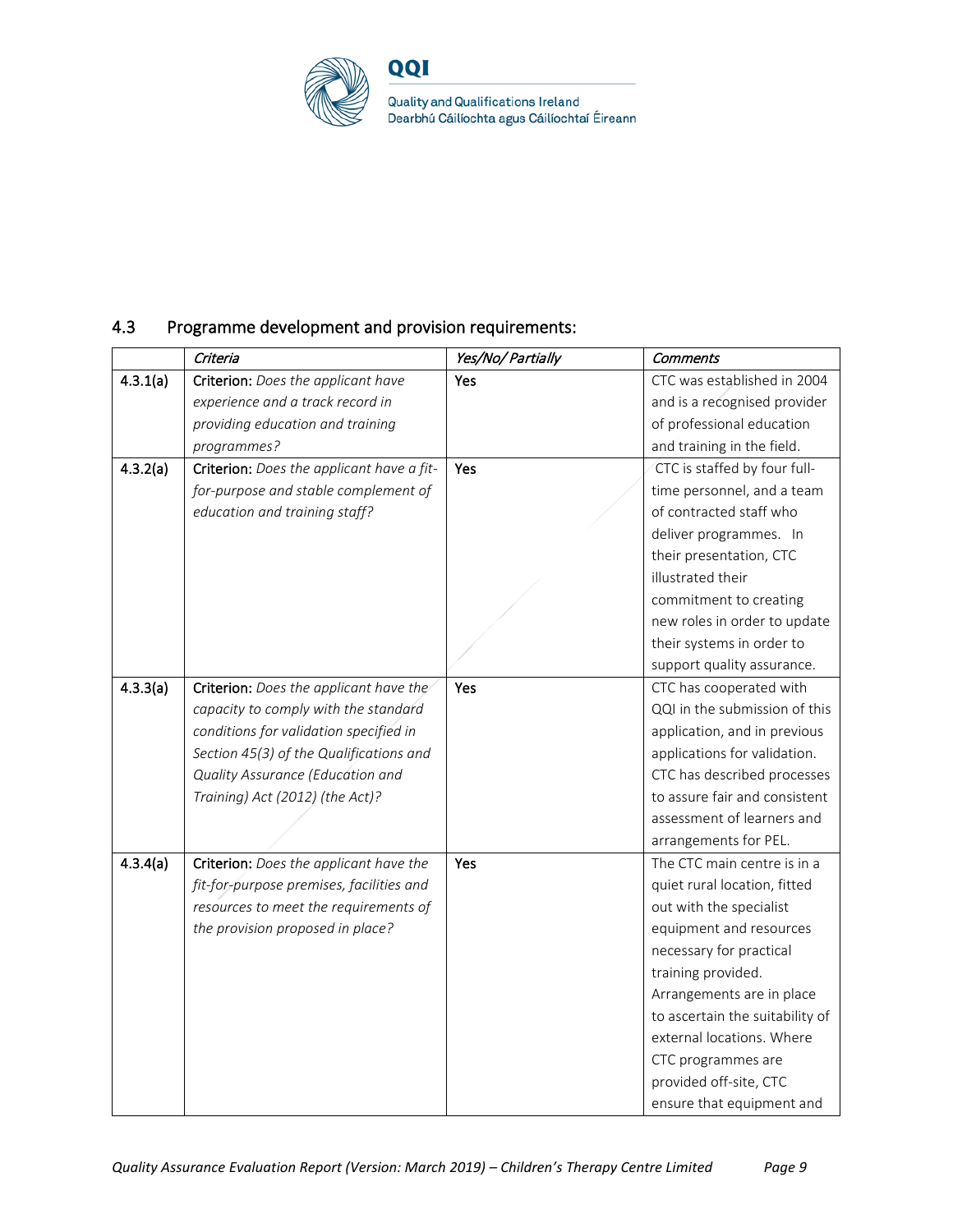

Quality and Qualifications Ireland<br>Dearbhú Cáilíochta agus Cáilíochtaí Éireann

|          |                                       |     | facilities are suitable for the |
|----------|---------------------------------------|-----|---------------------------------|
|          |                                       |     | programme being delivered.      |
|          |                                       |     | Through relationships with      |
|          |                                       |     | external organisations, CTC     |
|          |                                       |     | ensure that there is access     |
|          |                                       |     | to child therapy rooms in       |
|          |                                       |     | order to enhance realistic      |
|          |                                       |     | training and experience for     |
|          |                                       |     | learners. Campus size is        |
|          |                                       |     | perceived as a vulnerability    |
|          |                                       |     | - space is limited at the       |
|          |                                       |     | main location, but is           |
|          |                                       |     | balanced by the use of other    |
|          |                                       |     | suitable venues - designed      |
|          |                                       |     | to meet the requirements of     |
|          |                                       |     | the teaching content.           |
|          |                                       |     | Backup locations arranged       |
|          |                                       |     | in advance in case other        |
|          |                                       |     | arrangements fall through -     |
|          |                                       |     | CARI site and Blue Box          |
|          |                                       |     | creative collective available   |
|          |                                       |     | as suitable premises just in    |
|          |                                       |     | case and all venues are         |
|          |                                       |     | booked to end of academic       |
|          |                                       |     | year to 2021.                   |
| 4.3.5(a) | Criterion: Are there access, transfer | Yes | Recording of, and follow        |
|          | and progression arrangements that     |     | through of graduates'           |
|          | meet QQI's criteria for approval in   |     | progression is to be            |
|          | place?                                |     | commended. Some alumni          |
|          |                                       |     | apply to do the course in       |
|          |                                       |     | Creative Supervision. CTC       |
|          |                                       |     | organise specialised training   |
|          |                                       |     | with international trainers     |
|          |                                       |     | to support learners to          |
|          |                                       |     | extend their experience and     |
|          |                                       |     | knowledge. Transfer - this      |
|          |                                       |     | is the only course provider     |
|          |                                       |     | of its kind in Ireland.         |
|          |                                       |     | Access: Information giving.     |
|          |                                       |     | Open and honest approach        |
|          |                                       |     | to information giving about     |
|          |                                       |     | what the training entails and   |
|          |                                       |     | requires. There is a well-      |
|          |                                       |     | designed selection process.     |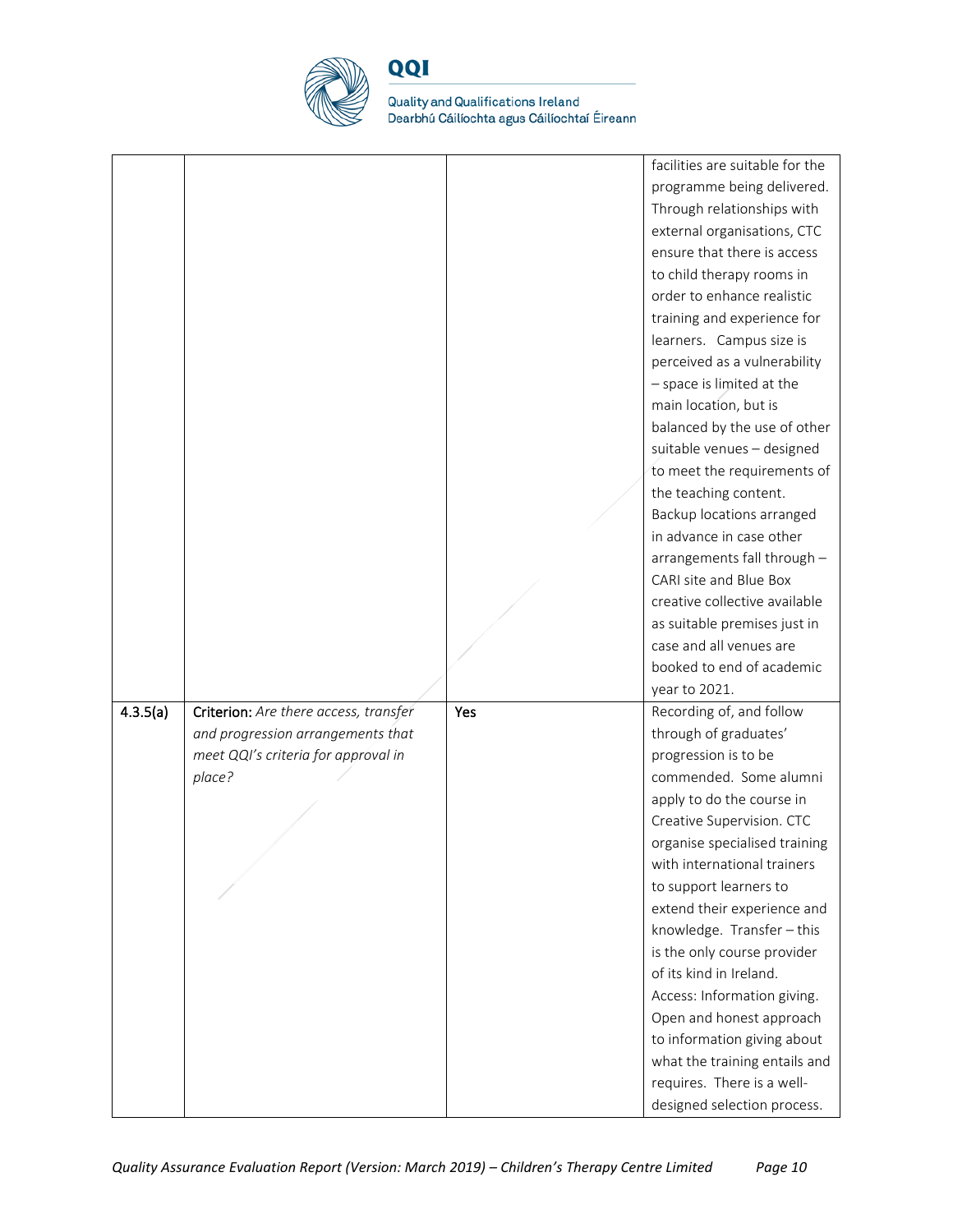

**Quality and Qualifications Ireland** Dearbhú Cáilíochta agus Cáilíochtaí Éireann

| 4.3.6(a) | <b>Criterion:</b> Are structures and resources | Yes | At the site visit in November |
|----------|------------------------------------------------|-----|-------------------------------|
|          | to underpin fair and consistent                |     | 2019, the panel queried the   |
|          | assessment of learners in place?               |     | role of CEO on Examinations   |
|          |                                                |     | Committee and Appeals         |
|          |                                                |     | committee and made            |
|          |                                                |     | recommendations that          |
|          |                                                |     | structures be changed to      |
|          |                                                |     | address vulnerabilities. The  |
|          |                                                |     | panel is satisfied that this  |
|          |                                                |     | has now been addressed.       |
| 4.3.7(a) | <b>Criterion:</b> Are arrangements for the     | Yes | Insurance cover is in place   |
|          | protection of enrolled learners to meet        |     | through O'Driscoll O'Neill.   |
|          | the statutory obligations in place             |     |                               |
|          | (where applicable)?                            |     |                               |
|          |                                                |     |                               |

#### Findings

The panel commends the provider's commitment to the development and delivery of quality programmes in the fields of play therapy and psychotherapy, and acknowledges the enthusiasm and passion demonstrated by management and staff at the site meeting. The panel acknowledges the significant contribution of the management and staff in preparing for the reengagement process.

The panel commends the location, equipment and resources provided at the provider's main centre at Ballymore, which align with the purpose of the programmes delivered, and their approach to ensuring that off-site locations are suitable for the learner cohort and the specialist nature of the delivery.

The panel finds that processes for programme development and delivery are in place. Following the site visit in November 2019, the panel recommended changes to chapters 4, 9 and 10 to rationalise the procedures. This has been addressed by the provider. The provider has also taken the necessary steps to become compliant with Criterion 4.3.6.

The panel recommended changes to the role of the CEO on the Examinations Board and Appeals to ensure that fairness and consistency are assured and that there is an appropriate hierarchy for escalation and oversight. This was satisfactorily addressed by CTC.

Following the site visit, the panel also recommended mandatory restructuring of the QA Manual to remove narrative passages and replace with clearly detailed procedures will further enhance accessibility and management of processes for development and delivery of programmes. This was satisfactorily addressed by CTC.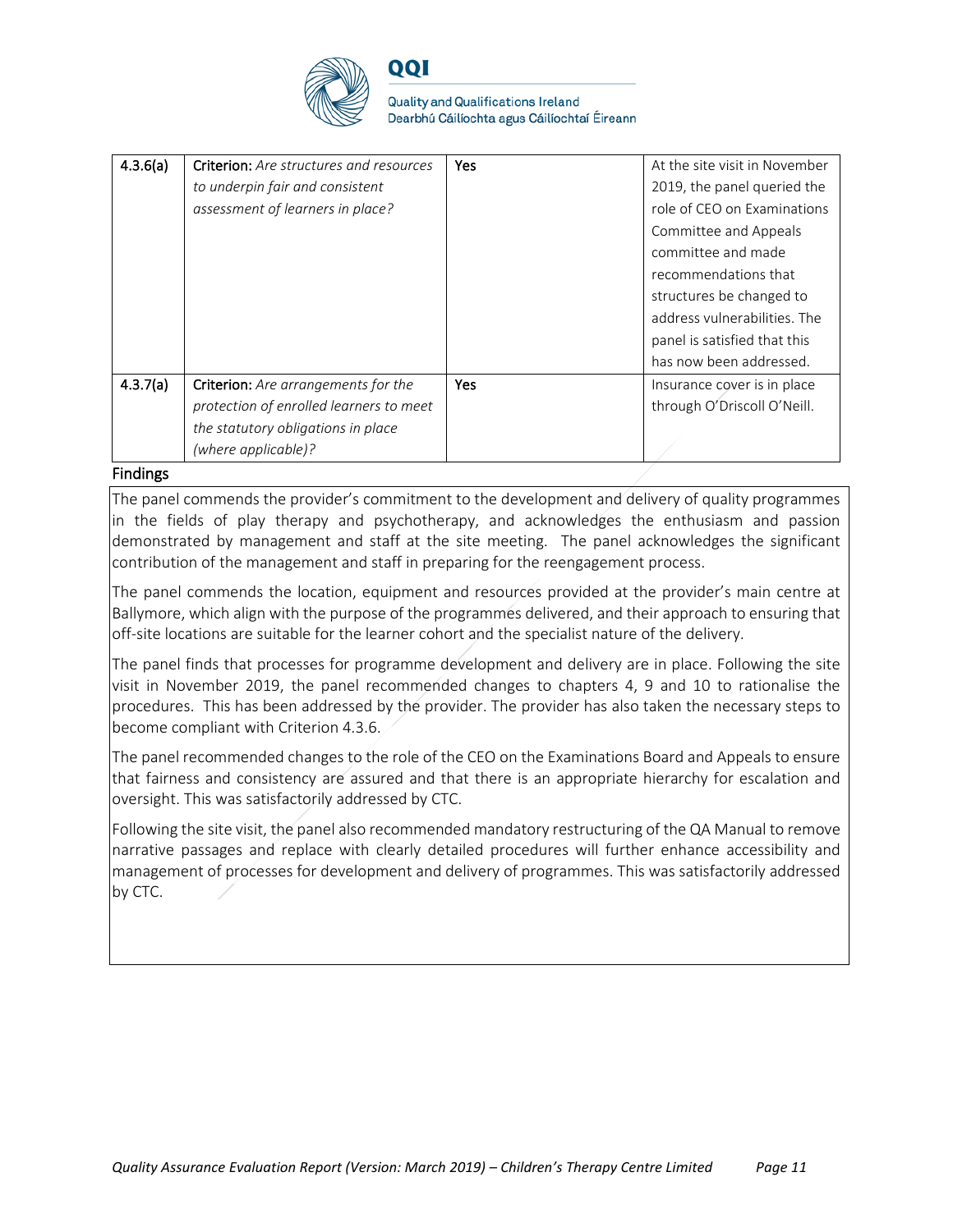

## 4.4 Overall findings in respect of provider capacity to provide sustainable education and training

The Children's Therapy Centre has demonstrated that it has the capacity to provide sustainable education and training in the fields of play therapy and psychotherapy.

The panel recognises that the submitted QA Manual accurately reflects the context of the organisation, and includes the information required about quality assurance. The panel has determined that corresponding procedures are known and followed by the provider management and staff.

The panel commends the focus of CTC on providing education and training underpinned by a positive, learner-centred humanistic ethos.

The panel would like to commend the commitment, energy and professionalism of the tutors; course leaders and subject leaders at CTC that we met at the centre on the day of the site visit.

The panel commends the fact that care and consideration expressed for learners within the QA Manual models the expected approach learners will take on practising the skills learned during their programmes.

The panel commends the evident enthusiasm, dedication to learners and learning, commitment and mutual support shown by the staff team in their input.

The provider has a number of established external relationships including a relationship as a collaborative provider with Cork Institute of Technology, and with IAHIP and IAPTP, which are professional bodies for psychotherapy and play therapy. Involvement with these bodies includes representation on training standards committees; membership of the association; professional accreditation arrangements. The panel commends the fact that the CTC is well networked and influential in the field.

Following a review of revised documentation submitted by the provider, and a meeting on  $17<sup>th</sup>$  January 2020, the panel is satisfied that the outstanding issues identified below at the conclusion of the site visit in November 2019 have been satisfactorily addressed by CTC: the provider's QA Manual can be improved by substantial review and reorganisation to reduce the quantity of narrative text, and to ensure that governance procedures are sustainable, clear and accessible and easily followed by all stakeholders, recognising that QA must be 'institution-wide'. This can be achieved by dividing the manual into discrete sections procedure by procedure, incorporating a title page and details of version control for each. Templates should be included as appendices to each section to allow for revision and changes to these if necessary.

### Issues Identified at Site Visit:

terminology needs to be clarified  $-$  e.g. 'delegated authority' of Academic Council vs 'delegated responsibility'.

The panel finds that the provider has put in place multiple appeal mechanisms, potentially leading to confusion. There should be a distinction between 'recheck of results' and appeal. The panel recommends that this ambiguity in the QA Manual be resolved.

• The QA Manual is highly narrative which may result in differences of interpretation and ambiguity in the application of procedures. The panel recommends that the QA Manual be rewritten as a set of instructions for how to address the QA requirements to eliminate ambiguity of interpretation as much as possible. The QA manual is the 'one-stop shop' and is the definitive source of information for all stakeholders.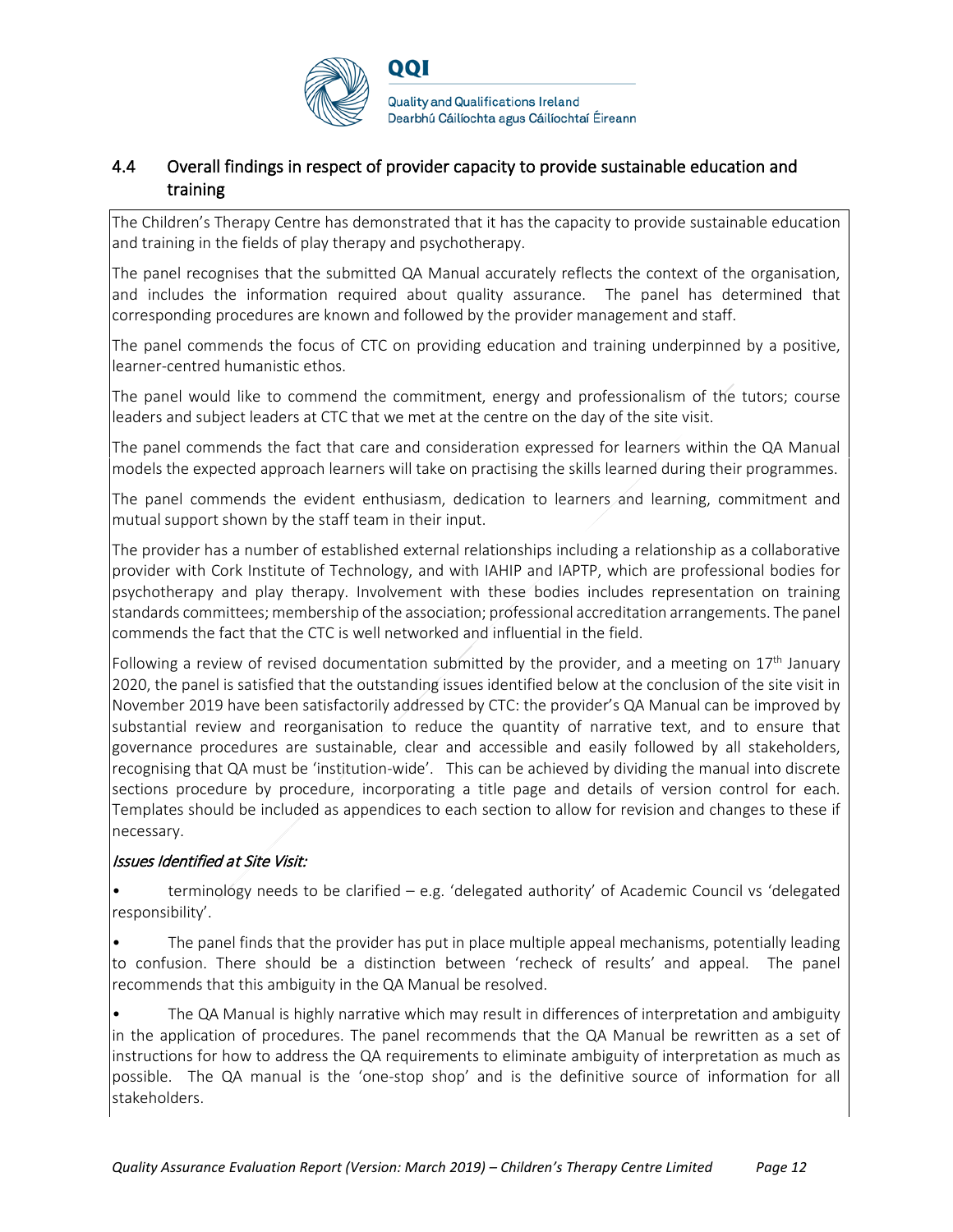

The panel finds that the provider must put in place clear version control and tracking mechanisms in order to secure efficient management of the QA policies and procedures in future.

• The QA manual is a living document, which if it needs to be changed, can be changed. Format and layout of the manual needs adjustment in order to make it manageable, and to encourage embedding of the QA in the practices of the organisation.

The panel commends the efforts of the CTC to put in place Governance structures. The panel recommends that CTC put in place clear terms of reference for each of the committees and sub-committees within the QA system. CTC should apply a standard template to defining the purpose, role, membership, quorum, proceedings for the committees (the panel detailed a step by step template using the material submitted in relation to the Exam Board). The panel recommends that all templates and forms should be included as templates at the end of the relevant QA Manual section. Special considerations for distinct sectors should be included as a note.

The panel recommends removal of references to CIT/Crawford, and replacement with policy and procedures for engagement with other entities.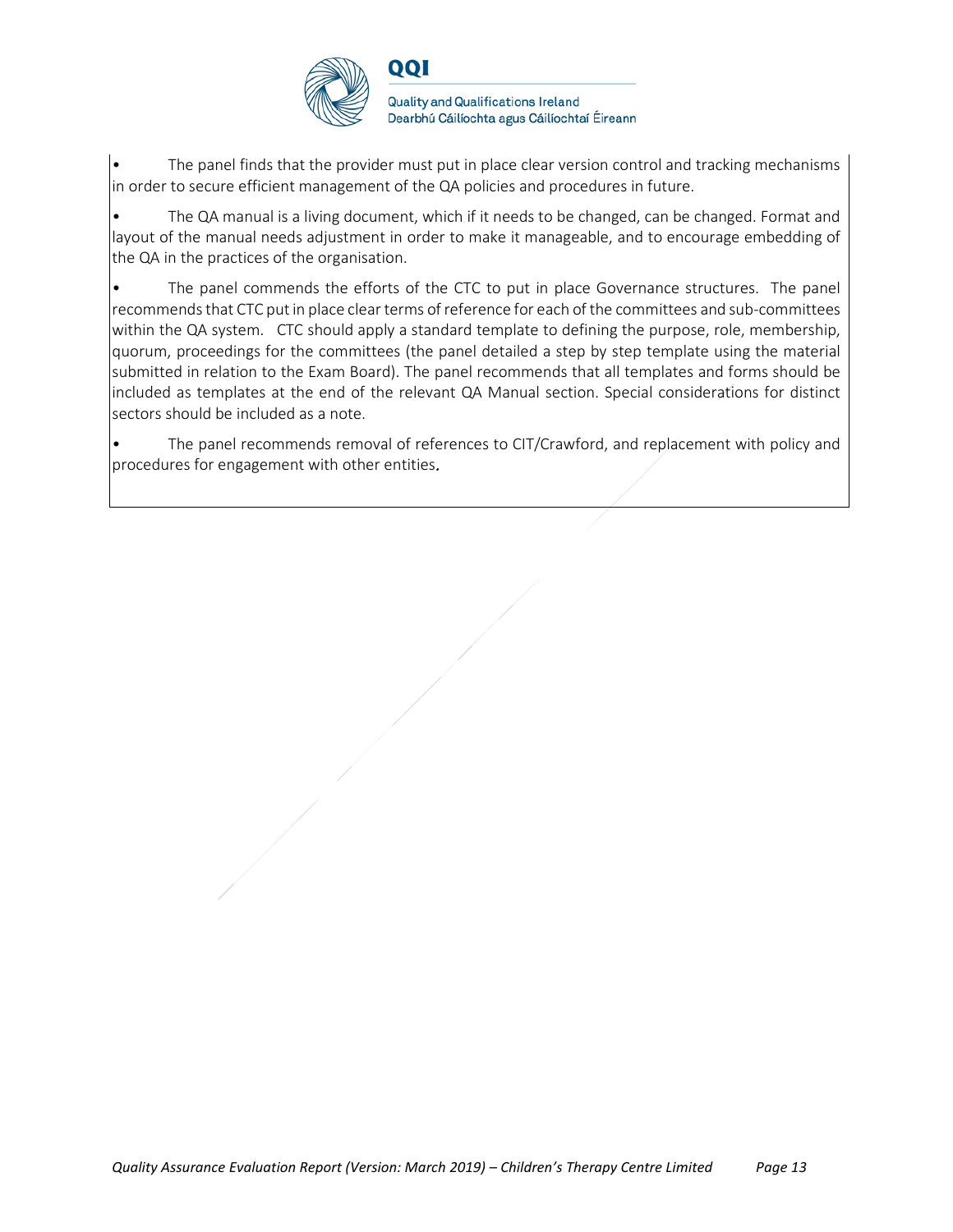

## Part 5 Evaluation of draft QA Procedures submitted by Children's Therapy Centre Ltd.

*The following is the panel's findings following evaluation of Children's Therapy Centre Ltd.'s quality assurance procedures against QQI's Core Statutory Quality Assurance Guidelines (April 2016). Sections 1-11 of the report follows the structure and referencing of the Core QA Guidelines.* 

#### 1 GOVERNANCE AND MANAGEMENT OF QUALITY

#### Panel Findings:

#### Organisational Chart

The panel finds that the organisational chart provided illustrates some separation of corporate and academic decision-making. The Academic Council and the Chief Executive both report to the Board of Directors. The process of reengagement has led to the recruitment of a full-time Course Leader, and the establishment of the position of Director of Academic Affairs (DAA). The DAA reports to the Academic Council.

#### Board of Directors

The Board of Directors has delegated responsibility for academic decision-making to the Academic Council. The Internal Quality Assurance Team and Examinations Board are two standing sub-committees of the Academic Council. There is provision for establishment of other sub-committees on an ad hoc basis, as these are required.

#### Academic Council

The Academic Council includes an Independent Chairperson and a Student Representative. The CEO and the DAA are ex-officio members of the Academic Council and the CEO is the Secretary.

#### Programme Management Team

There is also a Programme Management Team, which reports to the Director of Academic Affairs. This team is responsible for operational aspects of programme delivery.

At the conclusion of the site visit in November 2019, the panel finds that the QA Manual would benefit from the inclusion of an Organisational Chart that clearly illustrates the membership of each committee within the organisation, clarifying reporting lines and dependencies. This would help to identify overlaps which may constrain independent decision-making. This was subsequently supplied by CTC.

The panel also found that CTC should develop clear terms of reference for each group within the organisational structure in order to provide clarity regarding roles, the function of the group or committee, and information about operating procedures for each group/committee.

Following that meeting, the panel found that the Chief Executive Officer should not be a Chair or member of the Examinations Board, nor carry out desk reviews of learner appeals. This is not appropriate. The Chief Executives' role in this Board and in appeals potentially limits the independence of the Board, and does not provide for any escalation of cases where this may be required. It was recommended that the Chief Executive should be replaced with another individual in these roles to allow for greater separation, independence and neutrality.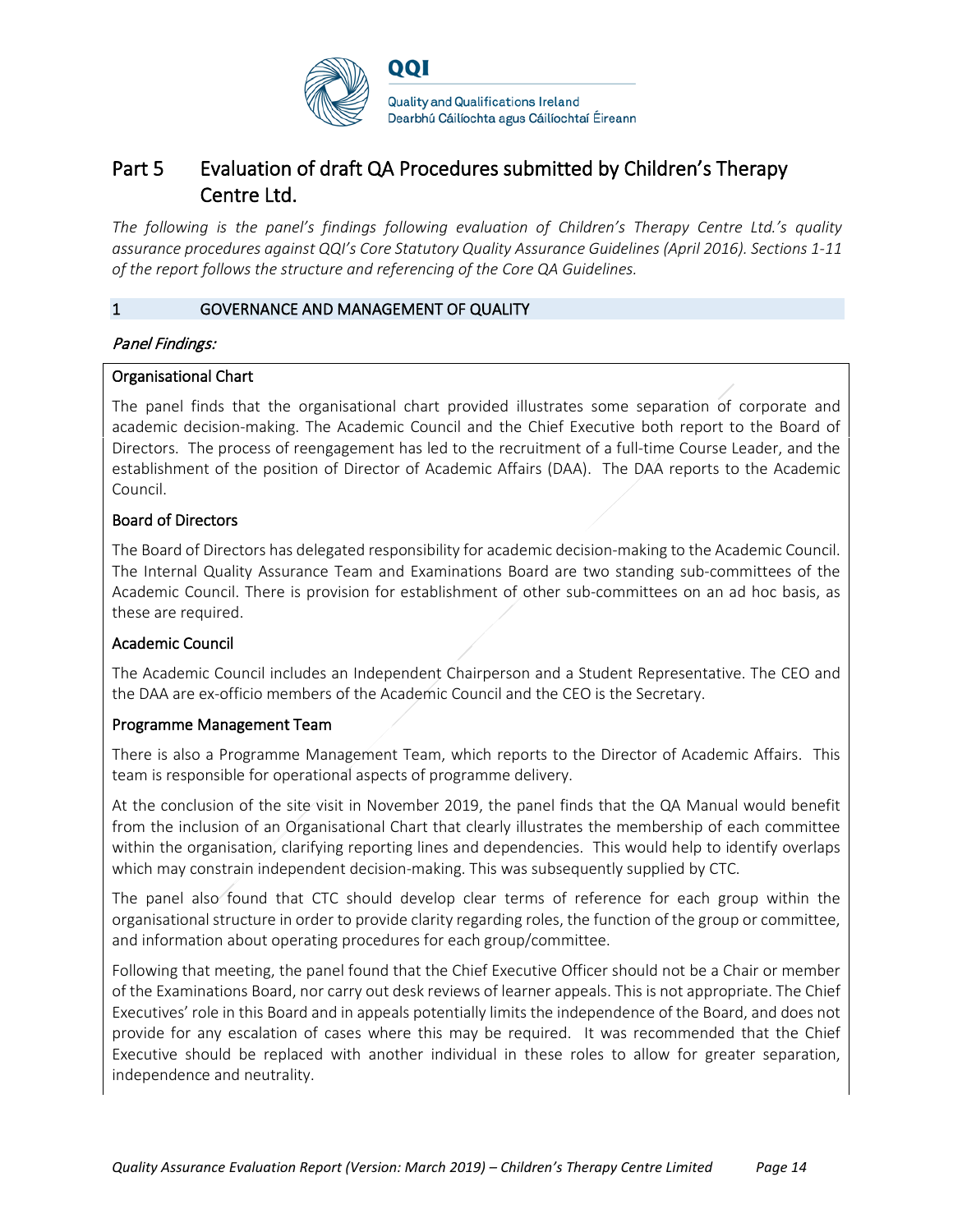

**Quality and Qualifications Ireland** Dearbhú Cáilíochta agus Cáilíochtaí Éireann

The panel recommended that an individual should have overall responsibility for ensuring the integrity of exam processes. The panel recommended that escalation routes should be identified where these are likely to be required.

### Management and Staffing

The panel finds that the Provider's efforts to separate the commercial operation from academic operations are a positive development. These include recruitment of a Business Operations Manager, who is responsible for corporate and commercial operations and the creation of the post of Director of Academic Affairs, who holds executive responsibility for management of quality, development and delivery of programmes in accordance with QA documentation.

In the gap analysis, the organisation, identified that the scale of the organisation is both a strength and a challenge. Its small size enables constant communication, but the small scale represents a challenge in terms of separation of roles and responsibilities. The use of graphics to identify clear reporting structures and roles would help the organisation to develop structures which best suit their scale. The panel commends the fact that the CTC strives to organise and plan well in advance in order to mitigate likely risks associated with their scale.

#### Membership of the Academic Council

The panel finds that the current membership of the Academic Council is biased towards the commercial/corporate business of the provider. At the conclusion of the site visit, the panel recommended that the membership of the Academic Council be rebalanced to include one more academic, thus weighting the decision-making role towards academic concerns.

Following a review of revised documentation and related evidence submitted by CTC, the panel is satisfied that the governance structure has been refined appropriately. For example, the CEO no longer holds the role of Exam Board Chair. The CEO also no longer deals with appeals. The panel is satisfied that CTC acknowledged and undertook the changes set out by the panel at the conclusion of the site visit and this is clearly evidenced in the revised documentation.

#### 2 DOCUMENTED APPROACH TO QUALITY ASSURANCE

#### Panel Findings:

The panel recognises that the submitted QA Manual accurately reflects the context of the organisation, and includes the information required about Quality Assurance. The panel has determined that corresponding procedures are known and followed by the provider management and staff. In the meeting with staff, they described the consultation process for the Quality Assurance Manual – This was achieved during team days. In the consultation, processes were 'tightened up'. For example, the process for giving extensions to students was improved recognising the need for boundaries between staff and learners. More formal procedures for extensions were introduced. Tutors and teachers are asked to contribute to documents and do so through meetings; e-mails; telephone calls; zoom meetings. Opinions about QA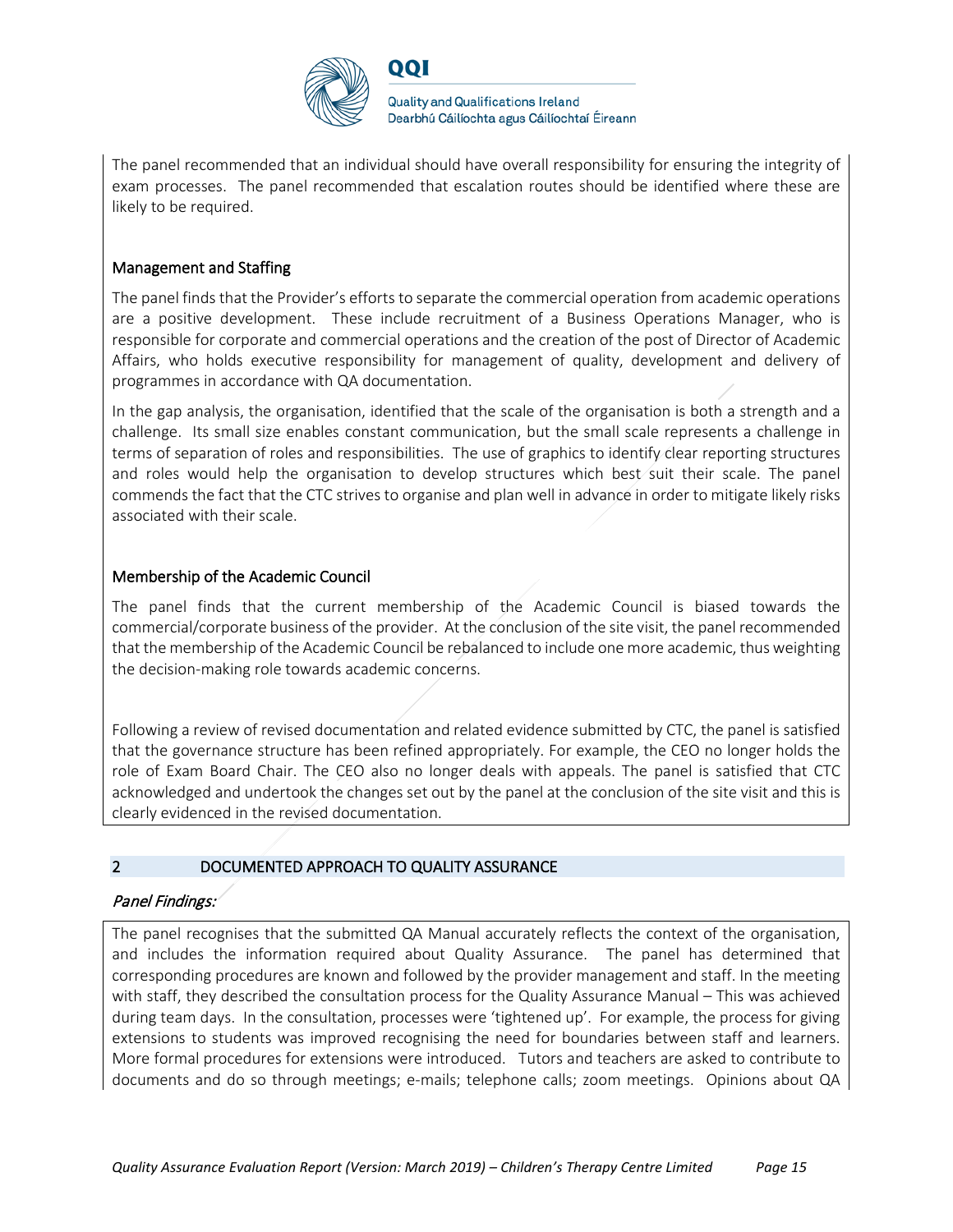

**Quality and Qualifications Ireland** Dearbhú Cáilíochta agus Cáilíochtaí Éireann

documents are elicited from staff. The panel commends the consultative process as it ensures that all staff have ownership of the policies and procedures.

The Children's Therapy Centre staff and management demonstrated a strong commitment to evaluation and feedback loops, interacting with a range of stakeholders both national and international to inform development and delivery and use this feedback to inform improvements. The Panel recommended that the CTC should include these processes in the Quality Assurance Manual.

However, the Quality Assurance Manual evaluated by the panel in advance of the site visit in November 2019 was predominantly narrative in design and structure. The panel found that the provider's QA Manual could be improved by substantial review and reorganisation to reduce the quantity of narrative text, and to ensure that governance procedures are sustainable, clear and accessible and easily followed by all stakeholders, recognising that QA must be 'institution-wide'. The panel recommended that this could be achieved by dividing the manual into discrete sections procedure by procedure, incorporating a title page and details of version control for each. It was advised that templates should be included as appendices to each section to allow for revision and changes to these if necessary. The provider submitted additional items which are associated with quality assurance. It was recommended that, where appropriate, information in these documents should be included in the Quality Assurance Manual, making it a 'one-stop shop' where all users and stakeholders can access clearly detailed policies and procedures. Through the process of a gap analysis, the provider became aware that some additional procedures are required – for example, a procedure is needed for making minor programme adjustments. The panel recommends that CTC ensures that all relevant policies and procedures are included in the single Quality Assurance Manual. The panel recommended that process maps be developed for the purpose of illustrating procedures. Developing these could help in the description of the processes and the elimination of any ambiguities. The panel recommended that the QA Manual should accurately reflect the breadth of delivery within the centre, covering the Level 9, Level 6 and CPD programmes. Procedures could be written so that specific advices for different levels can be included in notes for the relevant procedure.

The panel notes that the Provider has devised clear systems for learner applications and selection for access to programmes. The panel recommended that the 10 criteria for entry be included in an appendix in the QA manual.

Following a review of the revised documentation subsequently submitted by CTC, the panel is satisfied that the issues identified above have been satisfactorily addressed by CTC. The panel commended the work that CTC undertook on the restructuring of the QA manual within the six-week period allowed. The panel was impressed both with the volume and quality of work achieved by CTC on revising the Quality Assurance Manual as per the panel's feedback. The panel finds that the QAM is now well designed and very clear and is a lot more accessible. Policies and procedures are now clearly outlined and there is uniformity in the templates used for each section of the QAM.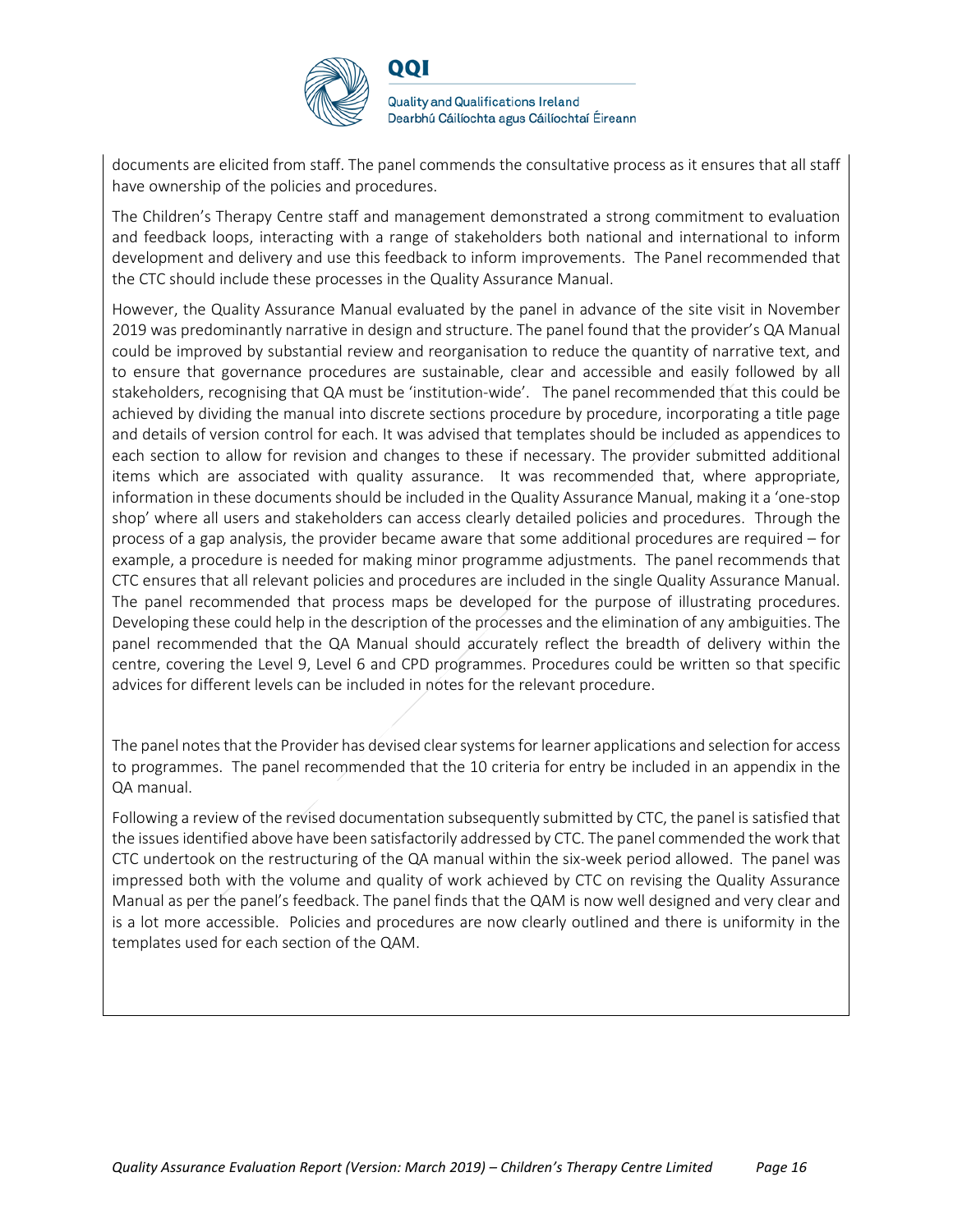

#### 3 PROGRAMMES OF EDUCATION AND TRAINING

#### Panel Findings:

The Children's Therapy Centre provides the following programmes of education and training:

MA in Creative Psychology (Humanistic and Integrative Modality) Level 9

Advanced Certificate in Play and Creativity Studies (Level 6)

Advanced Certificate in Therapeutic Play Practice and Child Development (Level 6)

Advanced Certificate in Therapeutic Play Skills (Level 6)

Principles of Art Therapy (Collaborative Provider with CIT) (Level 8)

Short CPD Programmes

The provider's originally validated programmes were developed without procedures in place. The gap analysis identified a need to put procedures reflecting the 2017 Policy for the Validation of Education and Training Programmes (QQI). The process is detailed in the submitted QA Manual. As referenced in Section 2, the panel recommends this process, and other processes should be detailed using step by step procedures and a process map.

The panel finds that the management and staff of CTC have put in place a rigorous process for the recruitment of learners to ensure that learners are properly matched with the programmes provided. The panel commends the detailed supportive approach to the recruitment of learners, and the provision of transparent information to prospective learners. There is a process in place for learners to appeal the decision of the selection board.

Learners are given as much information about the programme as possible to inform them to be able to make their own decisions about participating in the programme. There are scoring criteria (10 points) for learner selection, and learners are provided with a literature list, a core text book, advance reading and activities and literature from accrediting bodies on selection, and before starting the programme.

Learners may be assessed through RPL. A separate application form is completed, and a mentor assigned. Clear guidelines are given to the learner and the mentor.

The panel commends the provider's commitment to information provision and the detailed approach taken. Learners are given as much information as possible regarding the programme. Learners are informed of PEL, GDPR and privacy policies/policies for records retention. Academic records are retained indefinitely.

The panel commends the provider's detailed approach to planning the delivery of programmes. This is achieved through regular communications between the Programme Management Team, the Subject Leaders and the Tutors. It was apparent that there is a high level of teamwork in the delivery of the programmes. Programmes are designed for delivery using a range of delivery methods and are assessed using a variety of assessment instruments. The Programme Teams ensure that there is a balance between theory and practice within the delivery. Issues and gaps identified are referred to the Academic Council. There is a highly organised approach to preparation for delivery, coordinated by the Programme Management Team and Subject Leaders.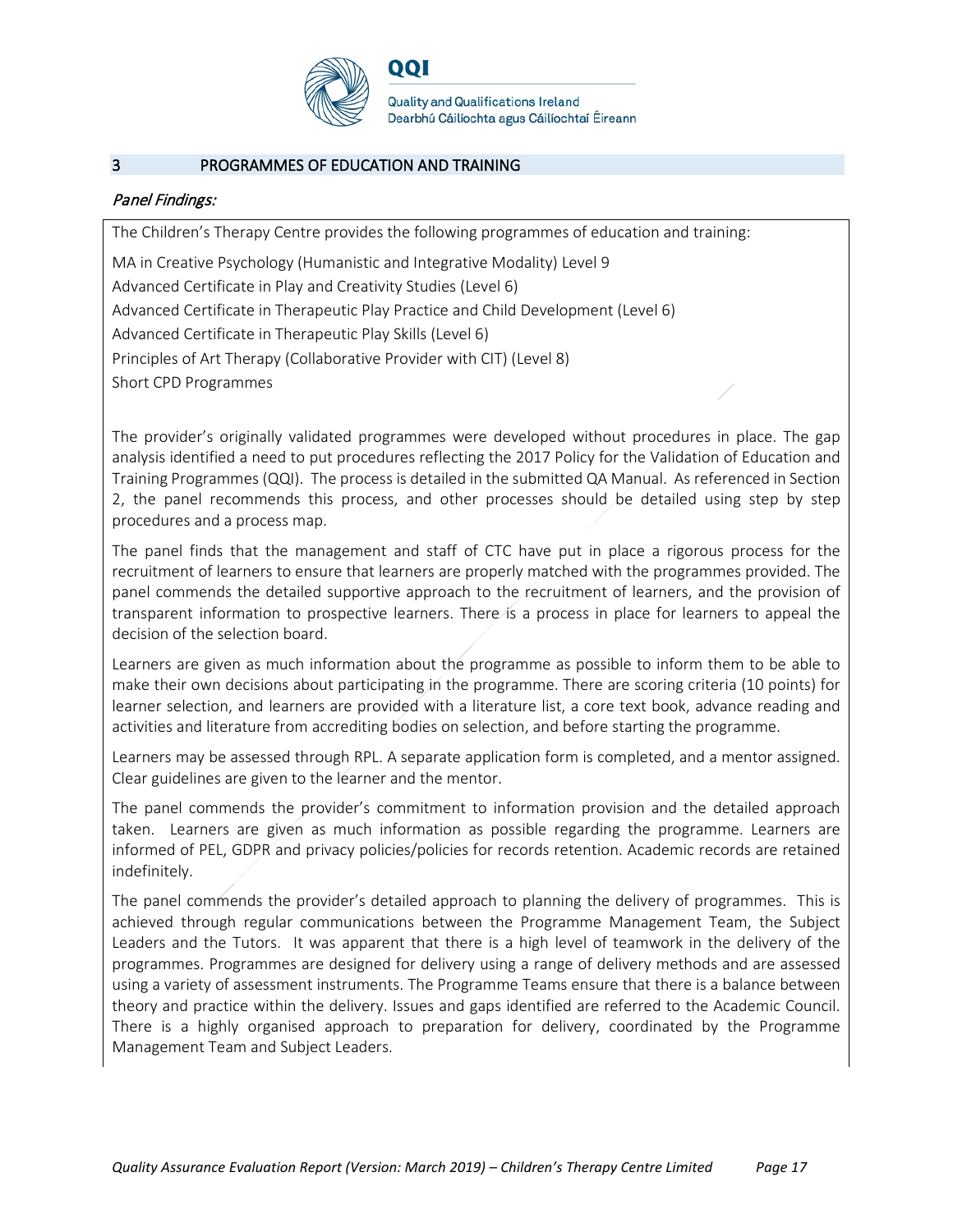

**Quality and Qualifications Ireland** Dearbhú Cáilíochta agus Cáilíochtaí Éireann

The panel commends the learner life cycle described, including reference to processes for recruitment, participation, assessment, and evaluation. The panel would like to commend the provider's commitment to recording the impact of the programme on alumni.

The panel commends the strong collaborative and communicative approach taken to the planning, preparation, delivery and assessment of the CTC programmes.

#### 4 STAFF RECRUITMENT, MANAGEMENT AND DEVELOPMENT

#### Panel Findings:

The panel commends the way in which the provider values communication, which supports the staff in the centre. This is effective and necessary in a context where the teaching staff are contracted trainers, and may be involved in other work as well as delivery of CTC programmes.

Long term staff that is almost 'family like' There is a committed staff team with deep knowledge of the programmes. The established team members are committed to supporting new team members.

The panel commends the clearly detailed recruitment procedures available in the QA Manual. The panel recommends however, that a standardised approach be taken throughout the QA Manual to detailing the procedures, removing the bulk of the narrative detail.

The panel commends the supportive approach taken to induction of new staff, which includes the assignment of a mentor and peer observation. Double marking is also used as a training practice. The team met by the panel was committed to the provision of humanistic support to one another, modelling the attitudes and values which learners will need to learn.

The panel recommends that a plan for dissemination of the QA Manual be put in place and followed through when the full version is approved.

The panel commends the exemplary support given to staff to develop their own knowledge and experience through further engagement in learning, and through participation in national and international events. Staff are also supported to publish their academic writing, and are nominated to participate and present at conferences.

Internal CPD certification achieved by staff are recognised by approving bodies. All evaluation forms for these courses must be retained for five years.

The panel commends the participatory approach to the development of the QA Manual, and to review and evaluation of programmes and activities at the CTC, reflected in the description of team meetings and zoom conferences.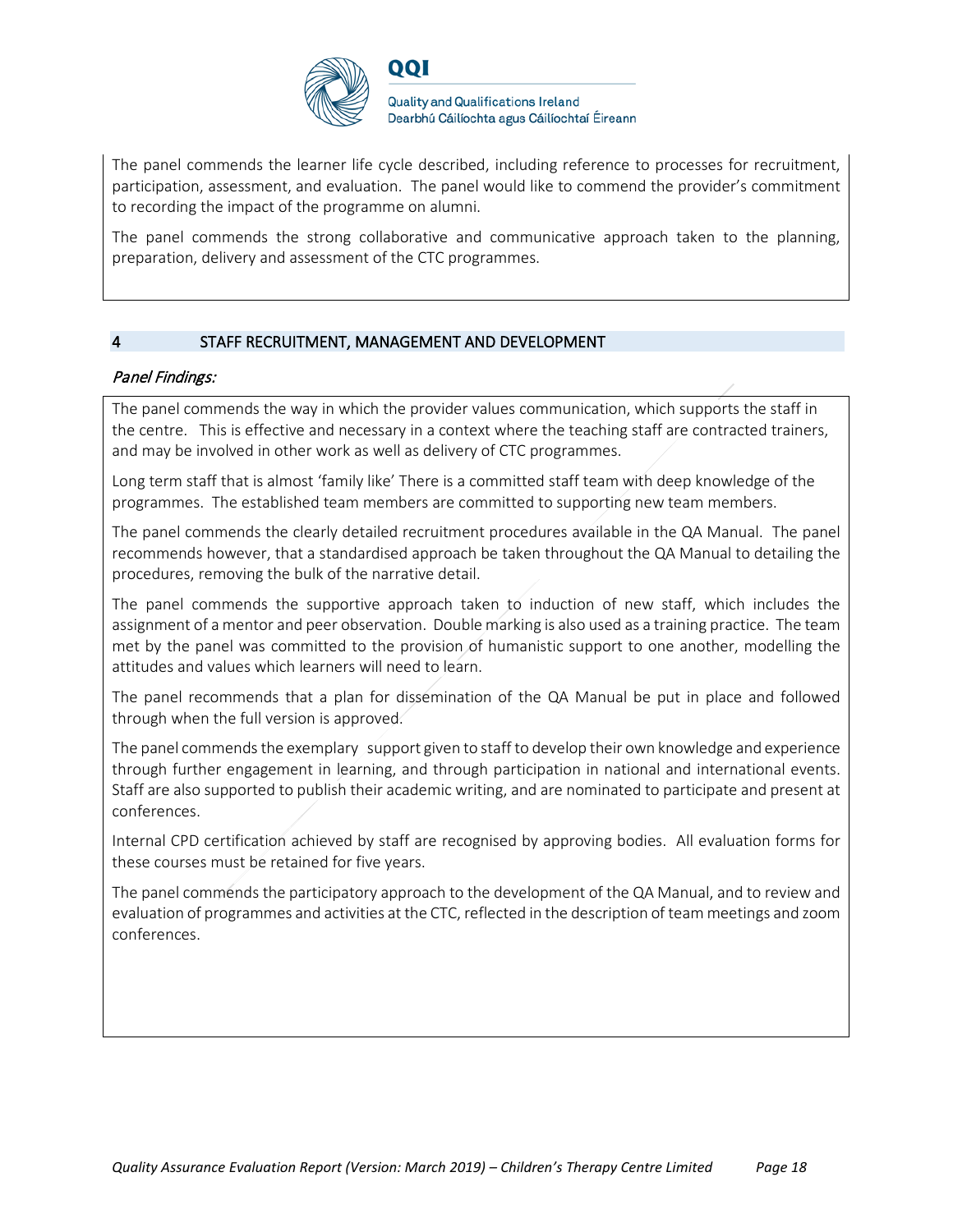

**Quality and Qualifications Ireland** Dearbhú Cáilíochta agus Cáilíochtaí Éireann

#### 5 TEACHING AND LEARNING

#### Panel Findings:

The panel thanks the staff for meeting with them, and commends the level of knowledge and awareness of quality demonstrated by the staff. There are clearly identified roles, which are complementary. Trainers are confident they are covering the correct content because the criteria are clearly set out in the Learning Outcomes. Module delivery is planned by Subject Leaders and there is a clear collegial and positive interpersonal approach to ensuring that learner needs are met.

The staff met described an environment where teaching and learning is supported by continuous communication, both face to face and via Zoom conferencing. The Programme Team includes all of the trainers involved and the Subject Leaders. The teachers and trainers described a solid line of communication from trainers to Subject Leaders to the Director of Academic Affairs. There is a lot of coordination to ensure that there are no overlaps and that content flows easily and logically. Constant feedback loops ensure the delivery of the best teaching and learning possible'. 'Cohesiveness and flow' were identified by staff as a 'unique component of CTC', with modules 'building on one another'. The staff described a transformation occurring for learners in the third year of the MA programme, and reflected that this occurs through integration of learning, building on experience, clinical practice and reflection.

The panel commends the integrated nature of the programme delivered at Level 9, and the way in which the module learning outcomes reflect the programme learning objectives.

The teachers and trainers described how they are free to engage in peer observation, which is used both for teacher induction, and to support first time delivery of a module by an existing teacher/use of new strategies, or to revitalise teaching. This illustrated a high level of commitment to collegiality. Panel commends CTC's commitment to collaboration, team teaching, co-facilitation and peer observation.

The QA Manual is distributed to new teachers. One teacher described referring to the manual to clarify the difference between formative and summative feedback. Similarly, a teacher used the manual to understand transferable skills.

The teachers, trainers and Subject Leaders presented a culture within the organisation where values include commitment to the professional principles of psychotherapy and play therapy; learnercentredness; belief in a process of experiencing then extrapolating the theory; the development of positive relationships between students and staff; clarity of criteria; care for students complemented by integrity of delivery and assessment.

The discussion with the teachers, trainers and Subject Leaders reflected the content of the CTC Teaching, Learning and Assessment Strategy document provided to the panel.

#### Inclusion

During the site visit, it was clear that the CTC is committed to inclusion, and staff described how they facilitate the different needs of learners.

#### Work Placement

2016 QA guidelines – each programme's learning environment is appropriate – The panel recommends a work placement policy that refers to the QQI 2016 core QA guidelines and links the T&L strategy and includes how learning is scaffolded. The panel recommends that there should be a clear process for assuring the suitability of the work placement location.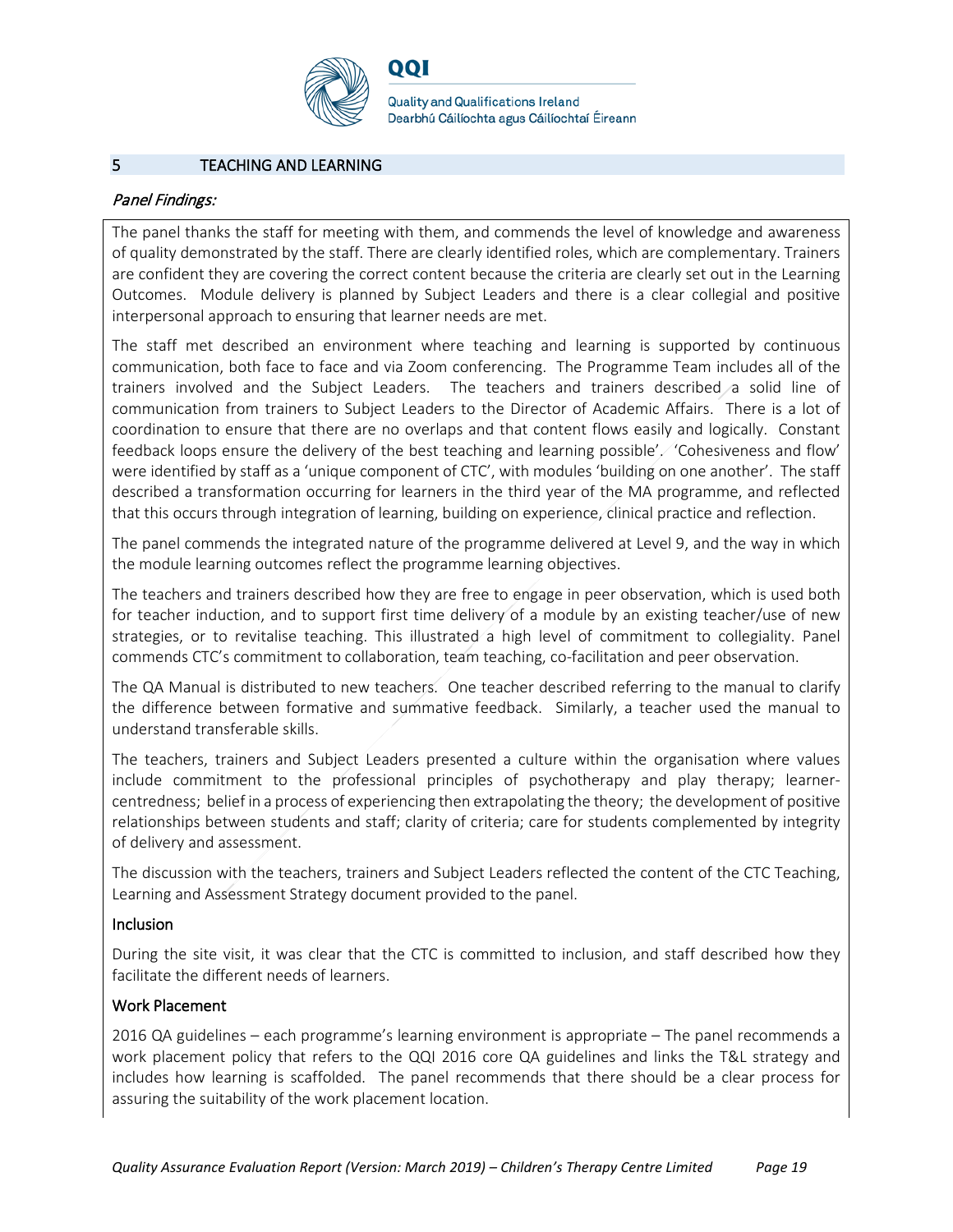

**Quality and Qualifications Ireland** Dearbhú Cáilíochta agus Cáilíochtaí Éireann

The course leader approves the work placement in first year, and the supervisor in second and further years. The panel recommends the creation of a sub-committee to approve work placements. Where there are difficulties on placement, this goes to the Course Leader in first year, and to the Supervisor in second year and further. Where difficulties arise, a relational approach is taken to finding a solution. Sometimes where a client is involved -the timeline for completion needs to be observed. Student practice is guided by the code of ethics for the professional bodies. Students sign a professional declaration before participating in work experience.

Where issues occur, the process is for the Course Leader/Supervisor to engage directly with the placement to resolve the issue.

There are placement handbooks for each year including criteria for placements and criteria for selection of the sites. This handbook also guides the Supervisors.

The panel recommends that the core principles of teaching, learning be extracted from the Teaching, Learning and Assessment Strategy and crystallised, outline the signature pedagogy in CTC. This should illustrate the approach across all of the levels delivered.

#### 6 ASSESSMENT OF LEARNERS

#### Panel Findings:

Trainers are not involved in assessment. Subject Leaders are responsible for assessing evidence submitted by students and for devising assessment instruments.

Subject Leaders attend the examination board.

CTC does not have an institutional Marks and Standards document. QQI information regarding standards is included in the student handbook. The panel recommended that a Marks and Standards document should be developed for the institution and included in the QA manual in an assessment section appendix called 'Marks and Standards'. This has since been actioned by CTC.

The Examination Board sits annually. There are two exit points in the MA – second year and fourth year. Marks are agreed at exam board and entered in QBS, but not are not submitted to QQI for certification until the end of the process for the MA (Year 2 and Year 4). Learners can appeal a result as soon as they receive it (within 14 days). Where there is an appeal, a second marker is assigned. The External Examiner is given a copy of three reports on the assignment (original assessment; appeal outcome and report of the second marker). The External Examiner makes the final call, and the learner is notified of the decision of the Exam Board.

The panel recommended that this unusual appeal stage be removed, and opportunity provided for learners to receive feedback on their mark instead. There should be three grounds for appeal – process; irregularity/significant variation; personal information the exam board had but did not take into account. This has since been carried out by CTC and the new QA document reflects a better process.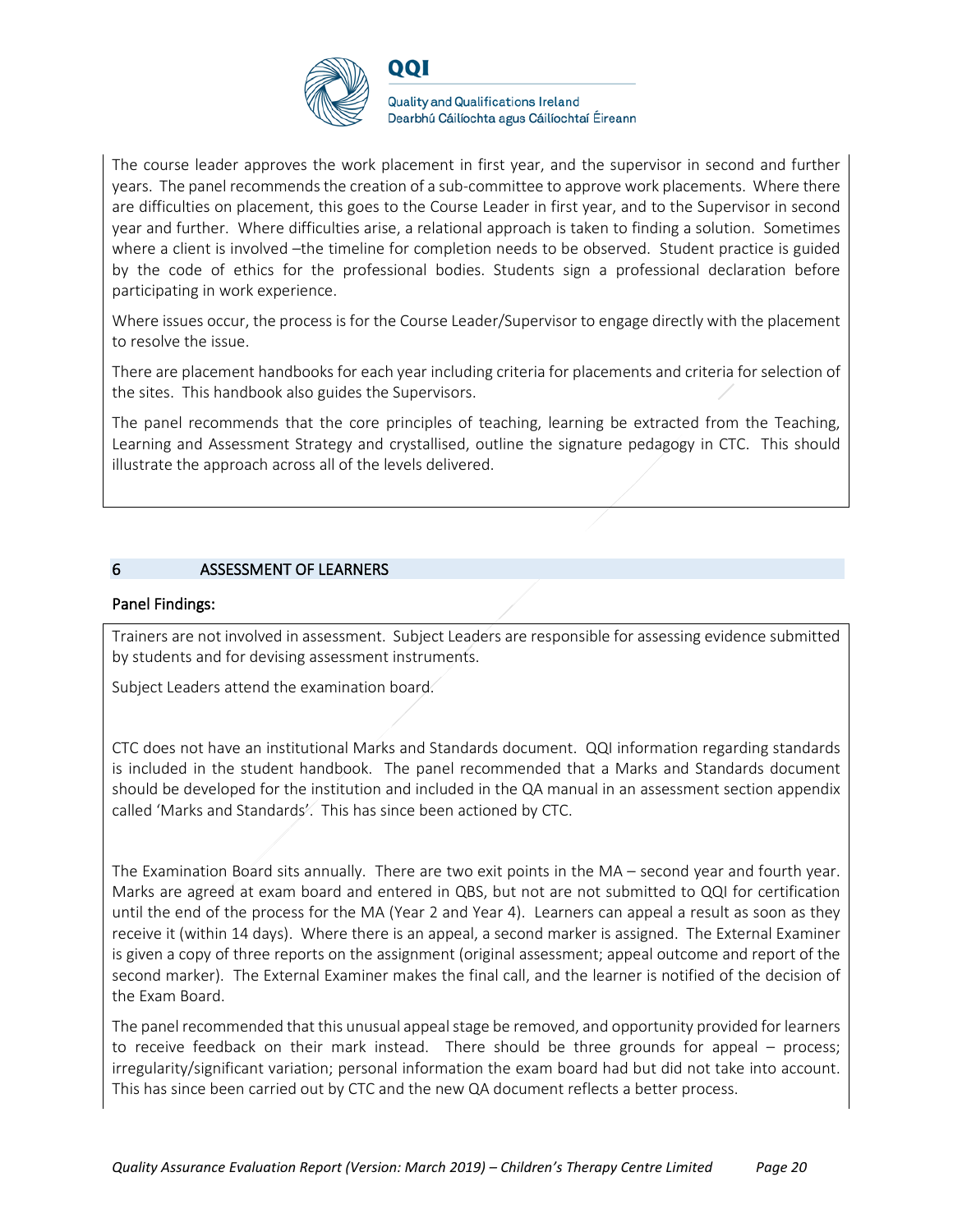

When discussing what happens in relation to repeats and resits of exams, it emerged students don't fail their assessments often – possibly because of the level of interest and motivation associated with the subjects. Sometimes learners do fail a module. Where a student fails a module, they can repeat the module and resit the assessment elements.

Sometimes people take time out, and there are mechanisms in place to support students making these decisions. There are opportunities for learners to take a break/leave in year 2 of the MA if necessary, resulting in the partial achievement and recognition of, credits towards the Level 9 award.

Assignment submission - learners will submit soft copies through the plagiarism package.

Examination papers are devised by the Subject Leader with the Course leader, and is set before the course is delivered. The Course Leader gathers feedback from tutors in relation to delivery, and this is fed back in. The trainer is given the exam on the day of the exam. Exam paper is drawn on a bank of questions.

At the conclusion of the site visit in November 2019, the panel were of the opinion that the process for managing the appeal of results was inappropriate. The QA Manual is an official document, and the process as it was stated in the manual conferred an entitlement to appeal a mark. The panel recommended that this section of the Manual needed to be rewritten, clearly stating that a learner can appeal the process of assessment following the issuing of results. The panel was also of the opinion that the person reviewing appeals applications should not be the Chief Executive Officer. It is advisable that students can request feedback on results to inform their understanding of the assessment and marking process.

The panel also recommended that the Assessment section of the QA Manual be restructured as a set of clear procedures for each element of the assessment process, as recommended for the whole QA Manual.

Following a review of the revised documentation, the panel is satisfied that the issues above have been satisfactorily addressed by CTC.

The panel commends the level of detail provided about assessment in the documentation provided, and during the site visit.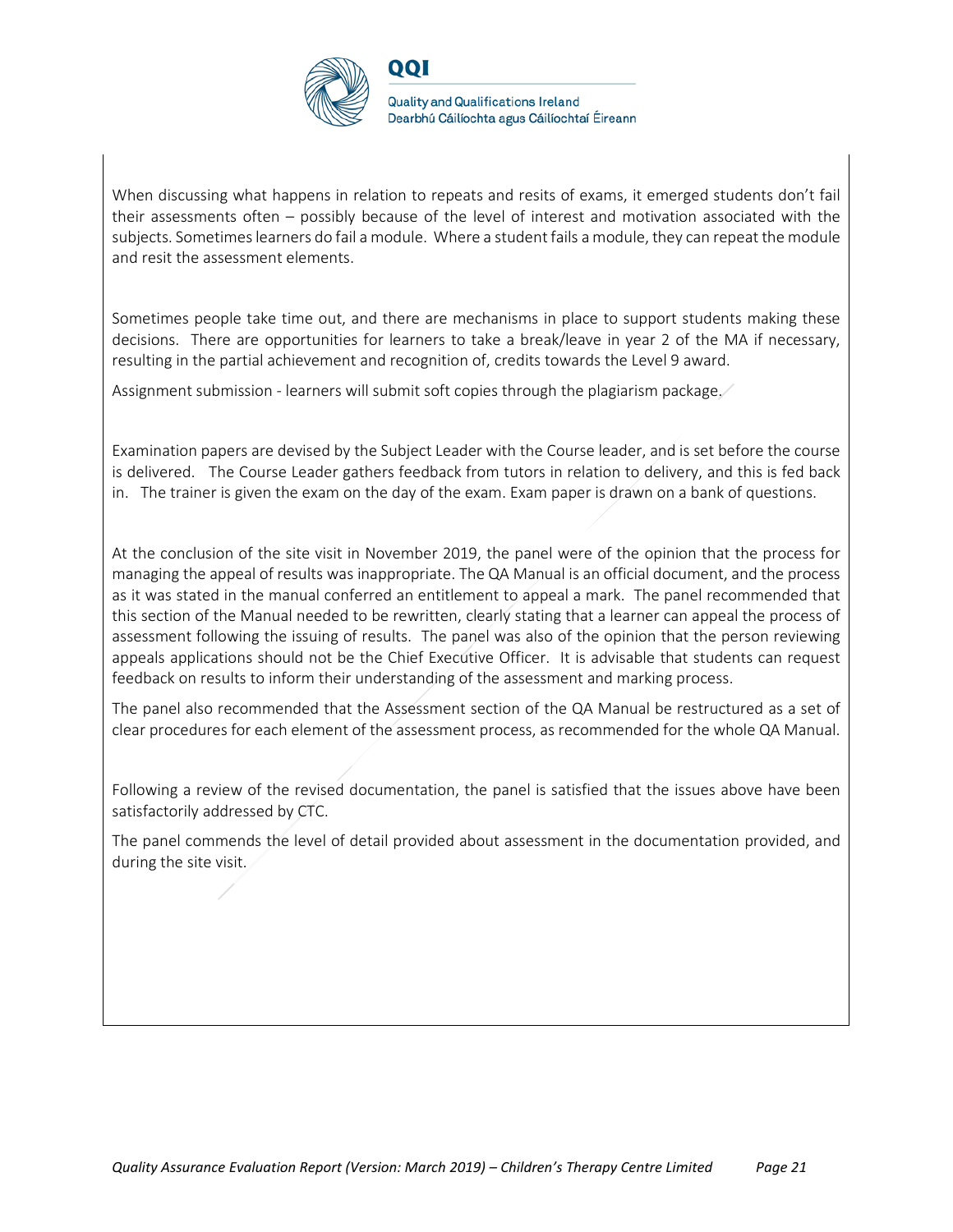

**Quality and Qualifications Ireland** Dearbhú Cáilíochta agus Cáilíochtaí Éireann

#### 7 SUPPORT FOR LEARNERS

#### Panel Findings:

#### Information and support to learners

Prospective learners and enrolled students are provided with comprehensive information throughout their engagement with the centre. The focus is on providing clear information to all students. There is a robust and detailed approach to giving learners accurate information about what is to be expected during the courses, and a positive, supportive environment is created to support students during their learning.

The Panel commends the CTC's thorough approach to access and the support provided to prospective learners making decisions about accessing the programmes. The centre applies an ethical approach to this process, ensuring that prospective learners have received clear information about the programmes and are well-informed about the likely challenges and impacts of participation in the programme.

#### Learner Support Officer

The CTC has appointed a Learner Support Officer (LSO) to provide support in academic writing and other areas. The LSO is currently preparing resources to support learners.

#### Class and learner representation

Through the gap analysis process, CTC discovered a gap in learner representation, probably due to the scale of the organisation – all staff are on 'first name basis' with learners due to size of groups.

CTC has introduced a system in which each group will have an elected representative who will be a 'first port of call' for learners to communicate with the Programme Management Team, and for the transmission of responses from the Programme Management Team in relation to issues affecting the group. The intention is that the overall teaching and learning experience can be monitored and improved. A Learner Representative pack has been developed, which includes Course Handbooks, guidelines on the online portal and assignment guidelines to enable them to support their peers to access information. A Student Representative sits on the Academic Council.

#### Submission of assignments

The CTC is currently building capacity for, and trialling the use of, an online system for the submission of assignments. It recognises that they are 'paper people,' and paper copies of assignments are printed in advance of the External Examiner visit all assignments and these are laid out in sequence from lowest to highest mark.

#### Personal Support for Learners

Due to the nature of the programmes delivered by CTC, there is high emphasis on tutor support.

Every learner is assigned a support tutor and has access to review meetings with the tutor. There is an emphasis on regular feedback. Learners can discuss support needs with the assigned tutor/Subject Leader or Course Leader. In the Level 9 programme, students participate in 30 sessions of personal therapy as a professional requirement. All learners participate in group therapy.

Learners participating in work placements are supported to ensure that work engaged in is appropriate for the stage of the learner and to protect the clients of the placement organisation. Clinical supervision is provided by CTC appointed supervisors.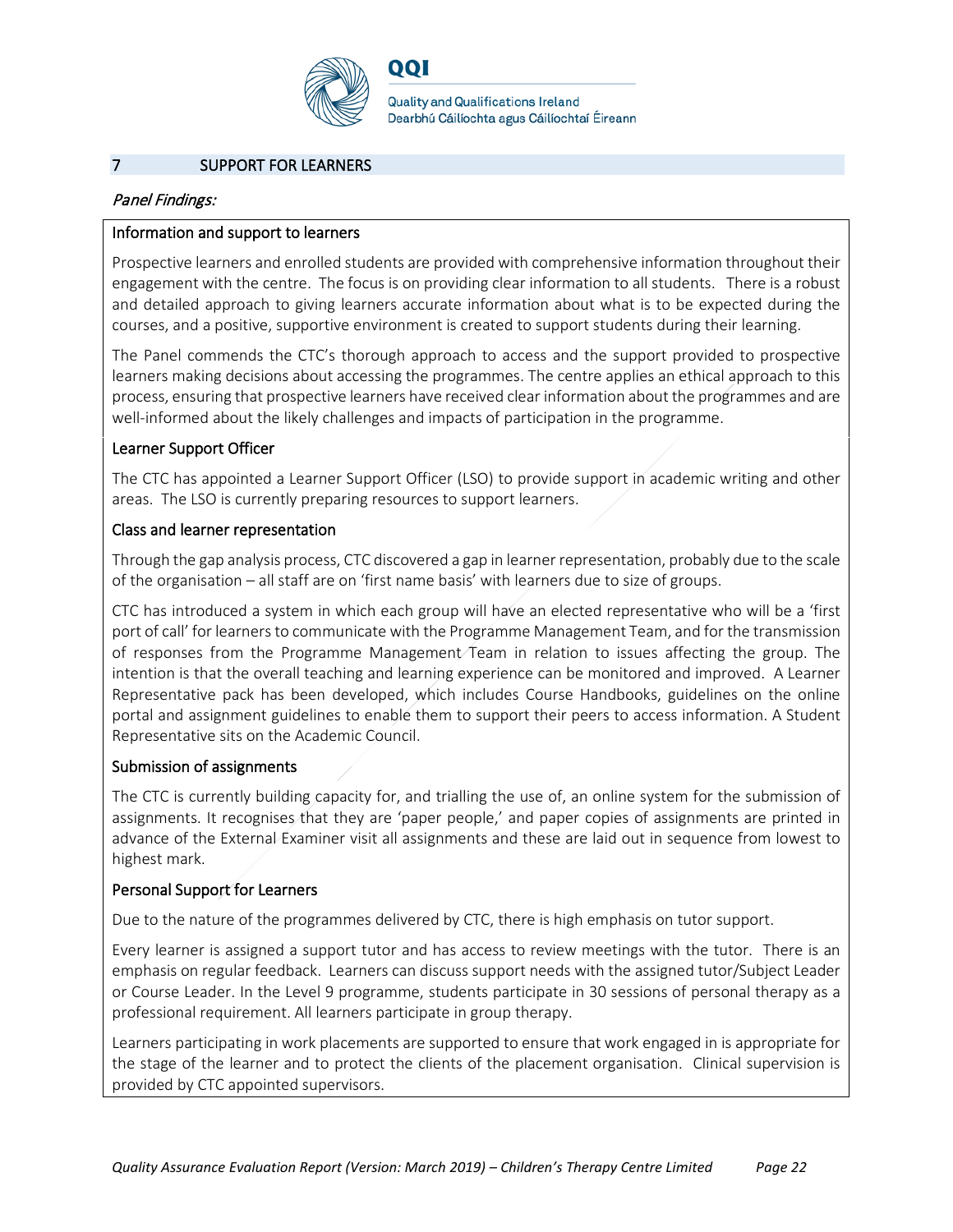

#### 8 INFORMATION AND DATA MANAGEMENT

#### Panel Findings:

#### General Data Protection Regulations

The CTC relies on a number of systems for gathering data, including systems for gathering data on prospective learners; learner personal records; assessment results; alumni records and the QQI Quality Business System (QBS). The organisation engages in evaluation, and gathers data from learners and stakeholders about the quality of their services. It also gathers and holds data in relation to work placements.

CTC Management has put in place an Information Management policy in order to comply with the General Data Protection Regulations (GDPR 2016/679). The centre management has acknowledged that implementation is a 'work in progress' and requires ongoing development.

The Chief Executive is named as the 'Data Protection Contact' in the QA Manual. The Chief Executive is named as the Data Controller on the CTC website. The panel recommends that all role titles in centre documentation be checked and standardised across all of the documentation. Similar to the role of the CEO on the Examinations Board, CTC should consider the role of the Chief Executive Officer in Data Protection and review whether it would be possible to introduce an avenue for escalation/oversight in instances where there are data breaches or suspected data breaches.

The panel acknowledged that implementation of GDPR is a work in progress, and recommended that CTC should have a plan in place for the monitoring, implementation and evolution of their systems. This has since been addressed by CTC.

The Chief Executive Officer is responsible for entering learner results data in the QBS and submitting approved results for certification. He is also responsible for entering results in the Europass system in order to generate Europass Diploma supplements to facilitate progression options for learners nationally and internationally. This has now been addressed by CTC – the Programme Administrator is now a back-up person in relation to data input in the QBS system.

CTC gathers data from alumni through a career impact survey. CTC allows graduates to retain access to the student portal in order for them to have access to academic papers and publications, receive information and details about forthcoming CPD.

The panel recommended that CTC should review the security of the student portal to mitigate any likelihood of data breaches. Since the site visit, there is now clarity in the documentation on the role of 'data controller' and as well as consistency in these roles. The Director of Academic Affairs is now explicitly responsible for 'integrity of exam processes'.

The panel commends the practice of gathering this alumni data because it illustrates the impact of the programmes on graduates and informs planning.

The panel commends the fact that CTC has a retention policy and a schedule for destruction of records.

#### New systems

CTC is in the process of introducing a CRM system, including an online application system, moving away from paper records.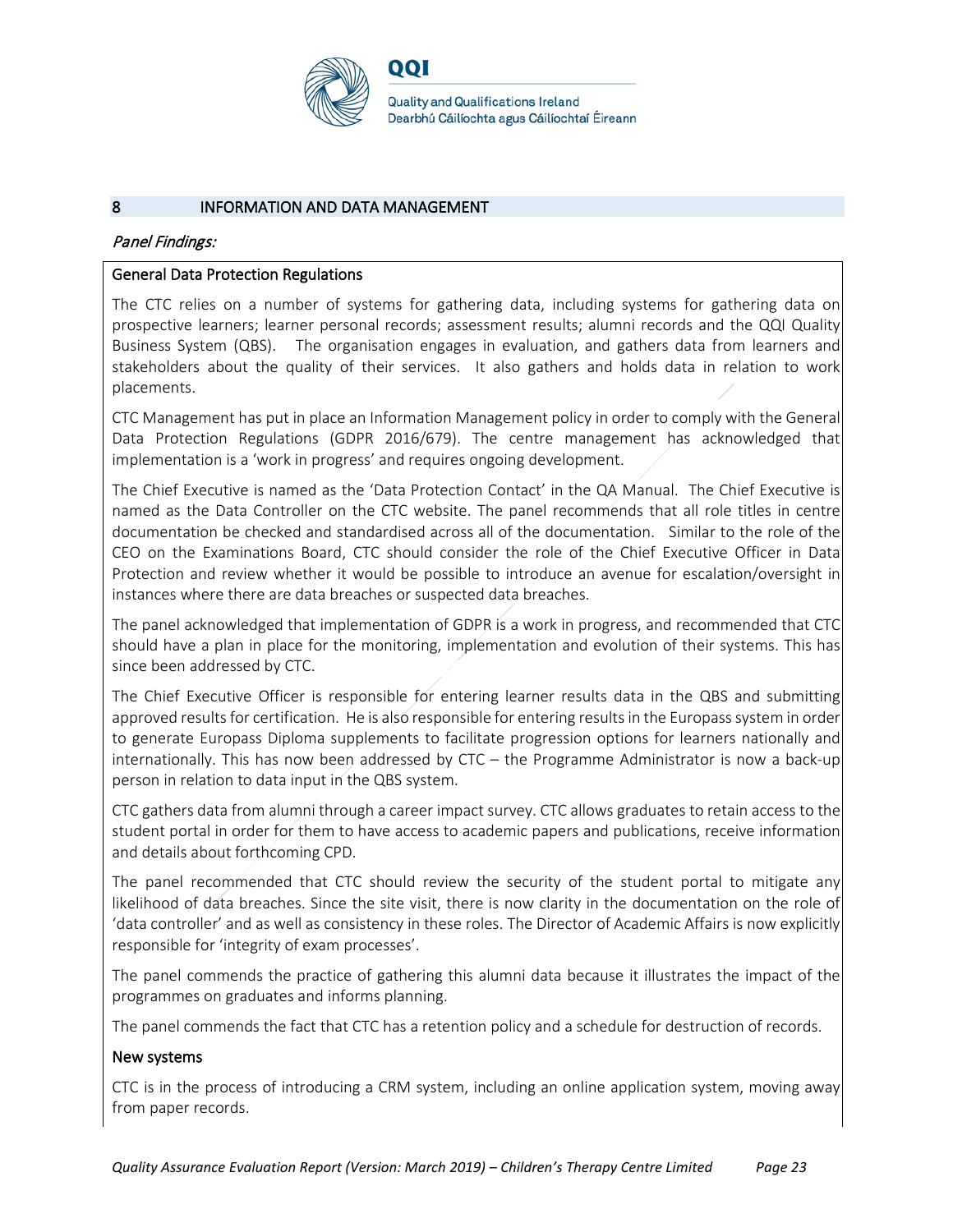

CTC described the Learning Management System and demonstrated it to a number of panel members. This is being introduced to learners, and will allow the submission of soft copies of assignments. There is a builtin plagiarism package in the system.

The panel commends the CTC's efforts to modernise and reduce the quantity of paper in circulation.

## CTC Website

The website was relaunched last month and includes an FAQ tab, and is undergoing further development. Course offerings have been defined and categorised, and clearly defined CPD and Supervisor listings added, QQI validated programmes are listed. The on-line booking facility has been built in and additional online application processes are being developed. There is a direct link to the learner online portal. There are direct links to the centre's social media platforms. These are considered as essential to providing and developing an online community for learners and alumni. There is provision for independent sign up to the CTC mailing list to fulfil GDPR requirements.

### Risk Register

Through the gap analysis, CTC management and staff identified a number of vulnerabilities through the process, and through the development of the QA Manual.

At the conclusion of the site visit in November 2019, the panel recommended that the CTC develop a risk register, including strategies to mitigate against risk, starting with the vulnerabilities identified through the gap analysis process. A schedule for review and updating of the risk register should be put in place.

Following a review of the revised documentation submitted by CTC, the panel is satisfied that a formal risk register has now been included in the QA Manual. Section A10 includes policies on Child Protection, Garda Vetting etc. The QAM also includes a schedule for annual review of the Risk Register by the Board of Directors.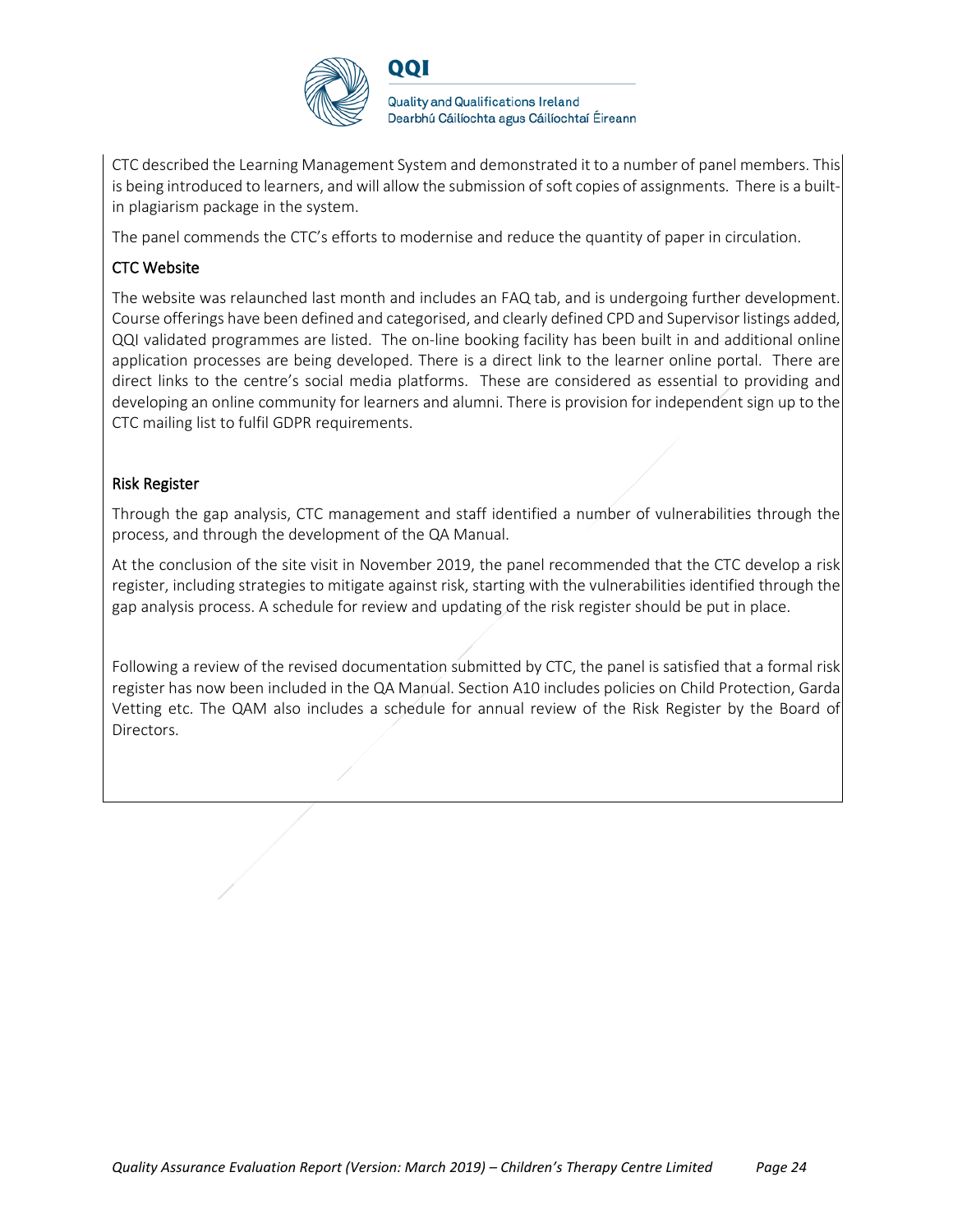

**Quality and Qualifications Ireland** Dearbhú Cáilíochta agus Cáilíochtaí Éireann

#### 9 PUBLIC INFORMATION AND COMMUNICATION

#### Panel Findings:

#### Communication of the QA Manual and procedures

The CTC QA Manual is available to learners and staff on the online portal and will be available to stakeholders on the website. New tutors are provided with induction training including information about Quality Assurance. New students are provided with a power point presentation giving an overview of policies. The panel is of the opinion that the structure and layout of the QA Manual needs to be addressed, including the development of clear sections which each feature title pages; procedures; additional notes where specific procedures are associated with individual programmes; use of appendices for templates in each section to allow for amendments. The information contained in the procedural documents should be written in plain, accessible English, keeping in mind the diversity of the likely audience for the document.

At the conclusion of the site visit, the panel recommended a proposed mandatory change in the form of restructuring and rewriting of the QA Manual to feature clear procedures associated with each of the section headings and a removal of narrative details. The panel is satisfied that these actions have been taken by CTC (see Part 5, Section 2 for more details).

The panel recommends that a process be put in place to inform stakeholders of the QA Manual, and of how to use the manual.

#### CTC Website and Social Media Presence and Marketing

The CTC website is a primary facility for engaging with prospective learners. Learners are also attracted to the centre through its reputation, which is strong. CTC have ensured that links to their website are included on the websites of professional organisations. Recently, CTC has increased its social media presence, and has 4,000 Instagram followers, and  $6,500 - 7,000$  followers on Facebook.

Other marketing strategies include managing enquiries by e-mail and phone. CPD courses yield enquiries about other programmes and provide face to face opportunities to provide information. Course documentation and fliers are prepared and distributed at conferences, events and through information stands.

The panel commends the range of communications avenues utilised by CTC, and the recent website update and improvement.

#### 10 OTHER PARTIES INVOLVED IN EDUCATION AND TRAINING (incl. Apprenticeships)

#### Panel Findings:

#### Professional Associations

CTC has established relationships with professional therapy association and incorporate their requirements into programmes, applying both academic and professional standards. These associations include the Irish Association of Humanistic and Integrative Psychotherapy (IAHIP) and the Irish Association for Play Therapy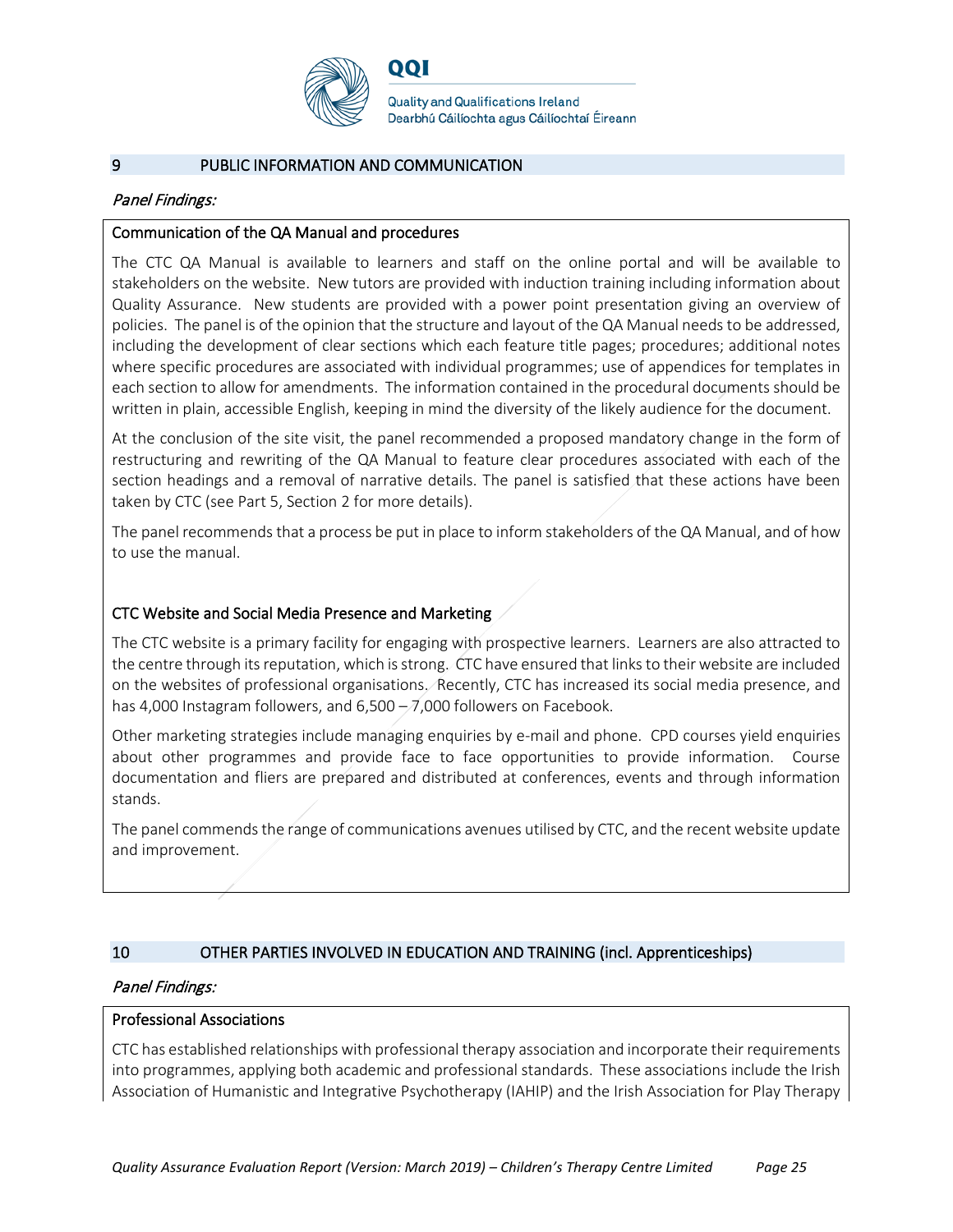

**Quality and Qualifications Ireland** Dearbhú Cáilíochta agus Cáilíochtaí Éireann

and Psychotherapy (IAPTP). Graduates of the MA programme are entitled to immediate recognition by IAHIP as a Certified Associate.

The Postgraduate Diploma in Play Therapy is recognised for accreditation as a play therapist by the IAPTP.

### Crawford College of Art and Design/CIT

.

CTC is a second provider of the Level 8 Principles of Art Therapy Programme and are collaborating providers.

The panel commends the commitment of CTC to engaging with external professional and education institutions.

The panel recommended that reference to specific partners be removed from the QA Manual, creating more generic procedures about how external relationships are managed. This has since been addressed by CTC.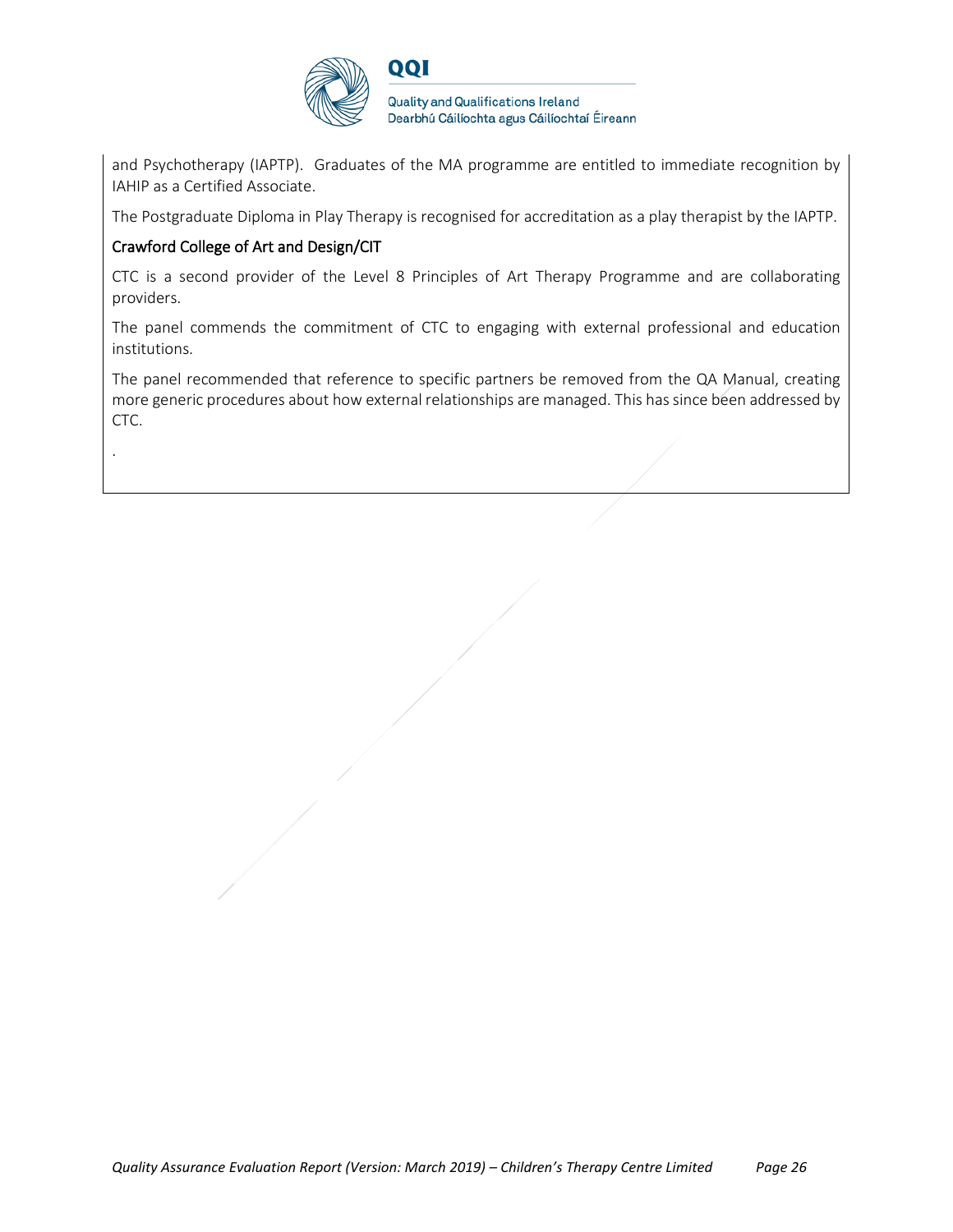

#### 11 SELF-EVALUATION, MONITORING AND REVIEW

#### Panel Findings:

The panel commends the passion and commitment of CTC to its business and the delivery of its programmes, and its approach to regular self- evaluation, monitoring and review. The provider demonstrated confidence in seeking feedback from internal and external sources, and in evaluating their practices.

CTC personnel conduct regular monitoring of programmes; procedures; results; and health and safety, focussing on the programmes delivered and the institution. QA procedures are reviewed and monitored with reference to statutory requirements.

This provider is expert in self-reflection, and this was evident in the approach they took to the gap analysis, and in their description of feedback loops, which were described both by management and staff. The staff and management of the Children's Therapy Centre are open and transparent about ensuring that standards are comparable internationally and engage with international practitioners in this respect. This is an important factor for an organisation which is the sole provider of this type of education and training in the Republic of Ireland.

In preparation for a programmatic review, CTC staff engaged in a reciprocal arrangement to second mark dissertations for Deacon University in Australia, with the Australian University marking CTC work. Through the process, CTC confirmed that their standards were on a par with those of the Australian institution.

CTC also ensures that its standards match with European standards for psychotherapy training. These European standards are integrated throughout the four-year MA programme. Unusually, all of the standards are integrated over the four years. This reflects the part-time nature of the programme in CTC and takes account of the fact that participants are practicing while training.

CTC's Academic Council produces an annual report in July every year, following systematic annual review, and spot checks. The Internal Quality Assurance Team (IQAT) and the Academic Council constantly gather data and carry out spot checks. They prepare IQAT; Health and Safety; and Equality and Diversity Reports. All procedures are reviewed for the annual report. The format of the IQAT report will be adjusted to reflect recently adopted policies and procedures. Reports include findings from External Examiner and External Authenticator Reports.

The Programme Management team gathers feedback from trainers and learners. These written evaluation forms are completed at the end of each teaching block, and include data about content, quality of instruction, trainer communication, time management and facilities and supports. The Management Team reviews feedback from graduates, and utilises data gathered through the career impact surveys to inform evaluations and reports. Data from learner evaluations and feedback and from staff feedback is included in reports. Staff engagement in CPD and contributions to journals and conferences are reviewed, and findings included in reports

Course Leaders compile data on learner enrolment, retention, completion and progression rates. This data is presented to the Director of Academic Affairs.

Data gathered informs programme improvement plans and changes to practices.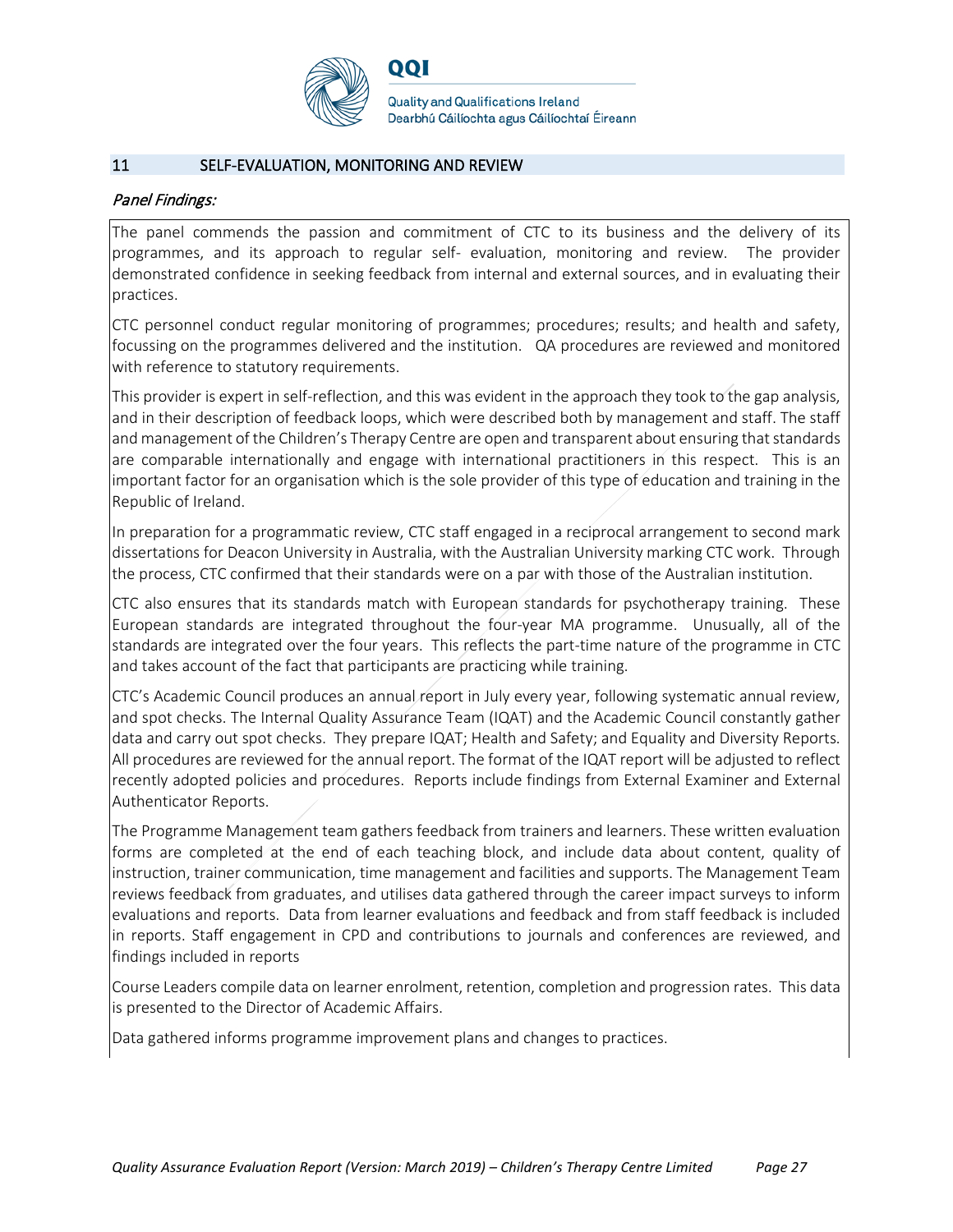

**Quality and Qualifications Ireland** Dearbhú Cáilíochta agus Cáilíochtaí Éireann

The CTC team conducts a self-evaluation every five years. Programme Management Teams are responsible for reviewing programme evaluations, and for compiling data gathered and details of action planning and its implementation, and for reporting on this in the self-evaluation.

The panel commends the CTC commitment to gathering feedback about its service and delivery; reviewing of data; and monitoring of efficiency and effectiveness of their procedures and practices; improvement planning and reporting on outcomes.

## Evaluation of draft QA Procedures - Overall panel findings

The panel wishes to offer a number of commendations to CTC:

The integration of feedback and annual monitoring and review into QA procedures which is used to determine changes to practice.

Annual process of review, self-evaluation and reflection.

Mapping of delivery to professional standards.

Links with international higher education institutions with respect to peer grading and comparisons.

The panel is of the opinion that this provider is highly committed to regularly capturing feedback from a range of stakeholders, and to applying the learning form that feedback to their practice and to quality enhancement.

The panel is satisfied that CTC has carried out a genuine Analysis of its own situation and identified potential areas of vulnerability,

The panel is of the opinion that the provider has the capacity to carry out the mandatory changes and to follow the specific advice identified in this report.

Nonetheless, at the conclusion of the site visit in November 2019, the panel had concerns around governance, the structure and format of the QA Manual and the recording and management of risk. These are outlined in section 6.1 of this report and identified as *proposed mandatory changes*. Additional items of *specific advice* are included in Section 6.2. Given that these issues were discreet, and in the panel's view could be addressed quickly by the provider, the Panel availed of the option to defer its overall decision for a period of six weeks, and allowed CTC this time to submit evidence to the panel that the changes identified have been satisfactorily addressed.

The panel confirms that CTC effectively addressed and provided evidence addressing the proposed mandatory changes outlined in Section 6.1 within the allocated 6-week period. As a consequence, the panel recommends that QQI approve CTC's QA procedures.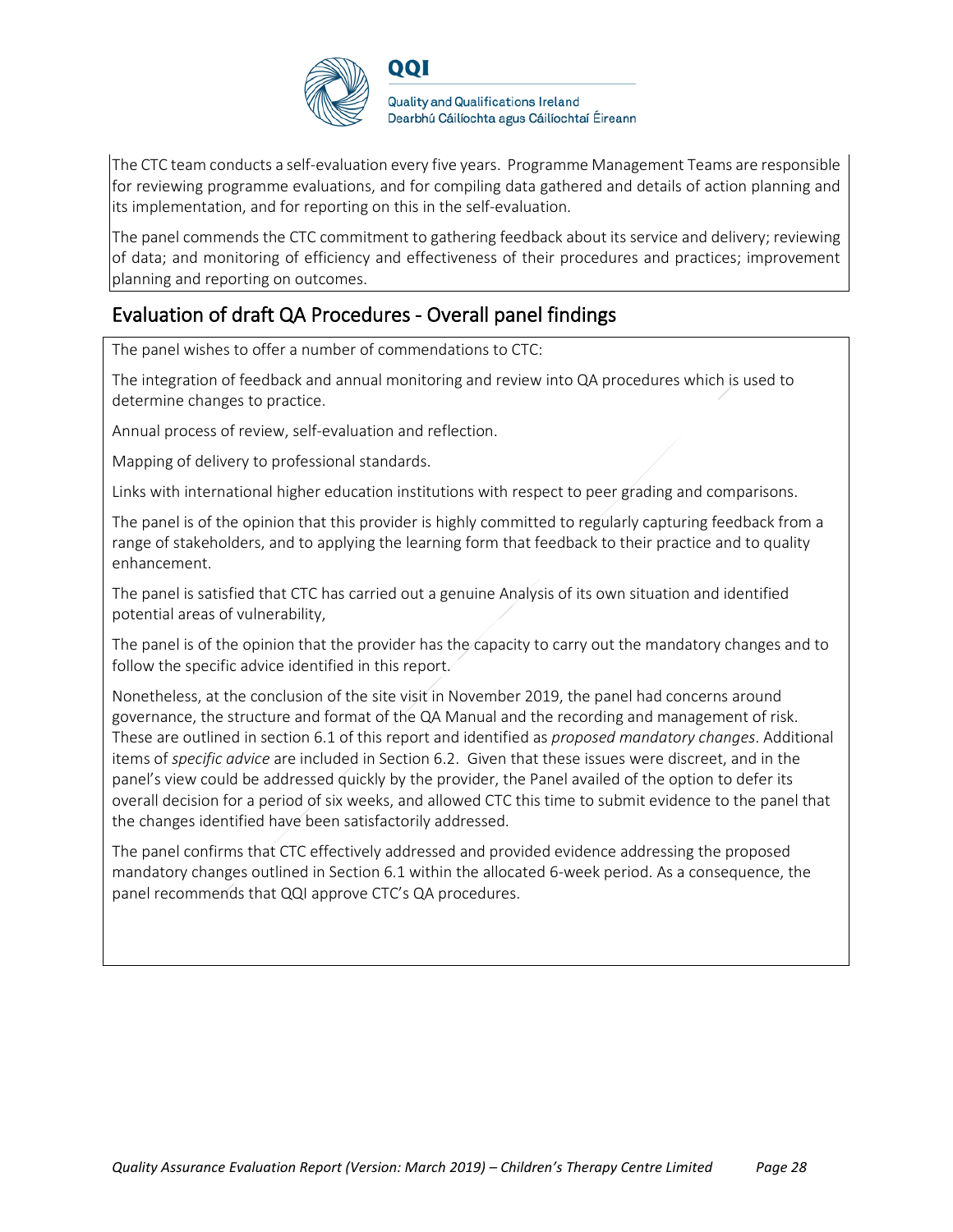

## Part 6 Mandatory Changes to QA Procedures and Specific Advice

The following proposed mandatory changes were identified at the conclusion of the site visit on November 15th, 2019. The panel availed of the option to defer its decision to allow CTC an opportunity to address these issues within a six-week period. The panel requested that these amendments to the existing Draft QA be implemented and approved by the provider's Academic Council within that timeframe. Upon receipt of the Academic Council minutes (or relevant extract thereof) confirming that the required actions had been taken, the panel would be pleased to approve the provider's application. The panel reconvened on 17 January 2020 to evaluate evidence submitted by CTC in support of the proposed changes. Following an evaluation of the evidence submitted, the panel is satisfied that CTC has adequately addressed the issues set out in Section 6.1 below.

## 6.1 Proposed Mandatory Changes

- 1. Change the governance structure of the organisation to further separate commercial and academic roles, for example, separation of the role of Exam Board Chair from the role of CEO. This has been completed.
- 2. Restructure the QA Manual to include redesign of Chapters 4, 9, and 10 to rationalise procedures related to Programme Development, Design and Validation into one section of the manual; removal of the pre-Examination Board Appeals process and addition of clearly articulated procedures for post-Examination Board Appeals. Include a section on Marks and Standards in the QA Manual. This has been completed. The revised document is very clear and acceptable to the panel. The panel commends the level and quality of documentation submitted in response to the panel's feedback.
- 3. Improve the clarity of policies and procedures presented in the QA Manual through the use of standard templates This has been completed. The revised document is very clear and acceptable to the panel. The panel commends the level and quality of documentation submitted in response to the panel's feedback.
- 4. Compile the vulnerabilities identified into a formal risk register, with a review schedule, to assist in the mitigation of the risks identified through the gap analysis process. The panel is satisfied with the CTC response in this regard and expects that CTC will use a Risk Register document to record and monitor risk mitigation measures.

### 4.2 Specific Advice

1. When restructuring the QA Manual divide it into discrete sections for each quality area. Each section should follow the same template, with a title page and a version control mechanism; precise procedures which are easily understood, transparent and accessible and regularly used forms included as appendices to allow for ease of amendment. Terms of reference for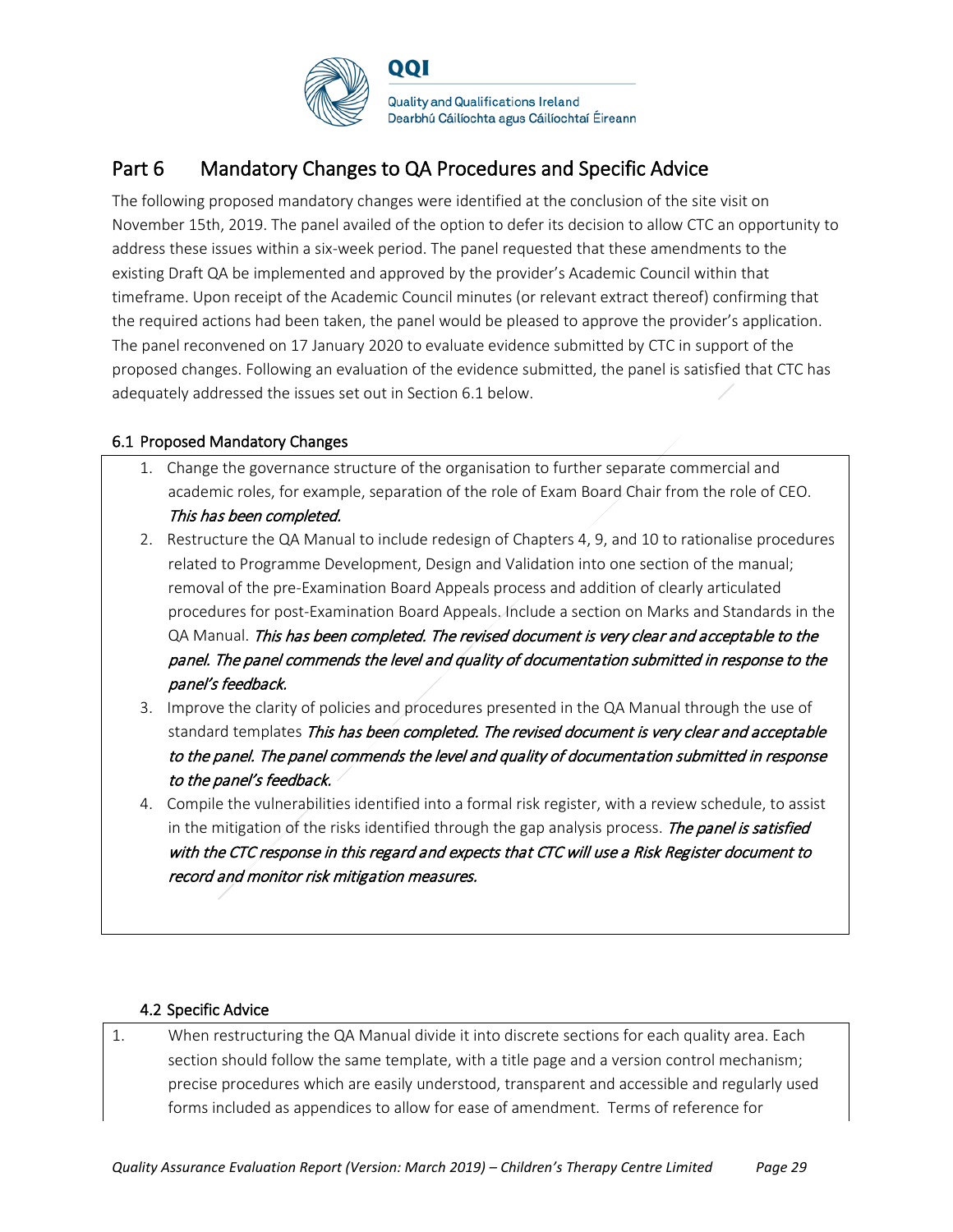

|    | response in this regard.                                                                                   |
|----|------------------------------------------------------------------------------------------------------------|
| 8. | The Academic Council should meet to approve all changes. The panel is satisfied with the CTC               |
|    | in this regard.                                                                                            |
|    | procedures for engagement with other organisations. The panel is satisfied with the CTC response           |
| 7. | this regard.<br>Remove references to specific organisations from the QA Manual and replace with policy and |
|    | of learners, supervisors and placement providers. The panel is satisfied with the CTC response in          |
| 6. | Improve work placement policy and procedures to clearly articulate the roles and responsibilities          |
|    | the CTC response in this regard.                                                                           |
| 5. | Develop a formal teaching, learning and assessment strategy for CTC. The panel is satisfied with           |
| 4. | Publish the QA Manual on the website. The panel is satisfied with the CTC response in this regard.         |
|    | satisfied with the CTC response in this regard.                                                            |
|    | functions, membership; frequency of meetings; standing orders; and quorum. <i>The panel is</i>             |
| 3. | Ensure that terms of reference for committees and sub-committees detail the purpose, specific              |
|    | with the CTC response in this regard.                                                                      |
|    | 'delegated authority' vs 'delegated responsibility' and 'appeal' vs 'recheck'. The panel is satisfied      |
| 2. | Ensure that consistency of terminology and language is applied across the QA Manual – e.g.                 |
|    | is satisfied with the CTC response in this regard.                                                         |
|    | committees and responsibilities of named roles should also be included in the manual. The panel            |

# Part 7 Proposed Approved Scope of Provision for this provider

| $NFA$ Level(s) – min and max | Award Class(es) | Discipline areas                                      |
|------------------------------|-----------------|-------------------------------------------------------|
| Level 9                      | Major           | MA in Creative Psychotherapy (Humanistic and          |
|                              |                 | Integrative Modality)                                 |
| Level 8                      |                 | Principles of Art Therapy                             |
| Level 6                      | Minor           | Advanced Certificate in Therapeutic Play Skills       |
| Level 6                      | Minor           | Advanced Certificate in Therapeutic Play Practice and |
|                              |                 | Child Development                                     |
| Level 6                      | Minor           | Advanced Certificate in Play and Creativity Studies   |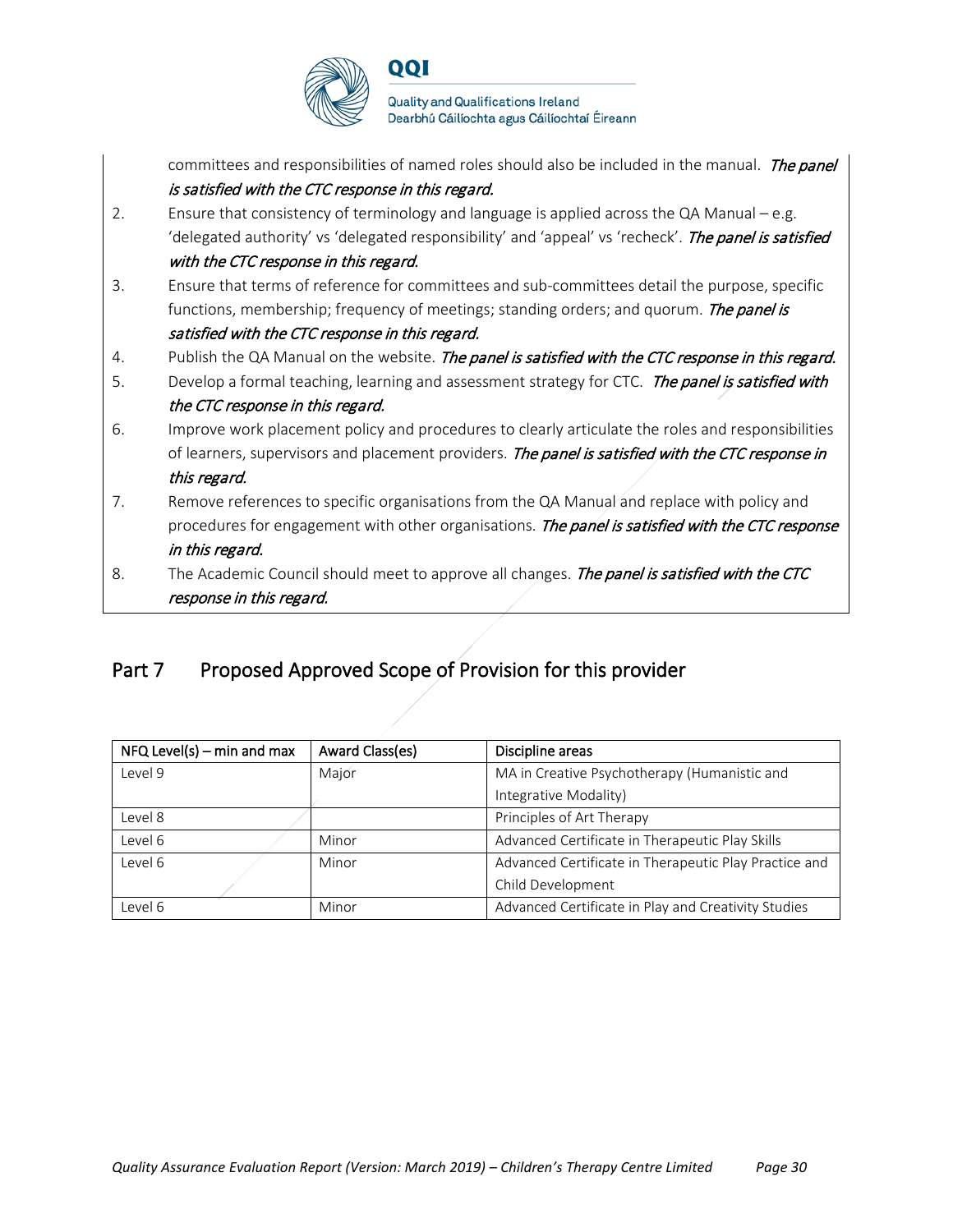

## Part 8 Approval by Chair of the Panel

This report of the panel is approved and submitted to QQI for its decision on the approval of the draft Quality Assurance Procedures of Children's Therapy Centre Ltd.

Name: Michael Hall

Unchackfell.

Date: 27<sup>th</sup> January 2020.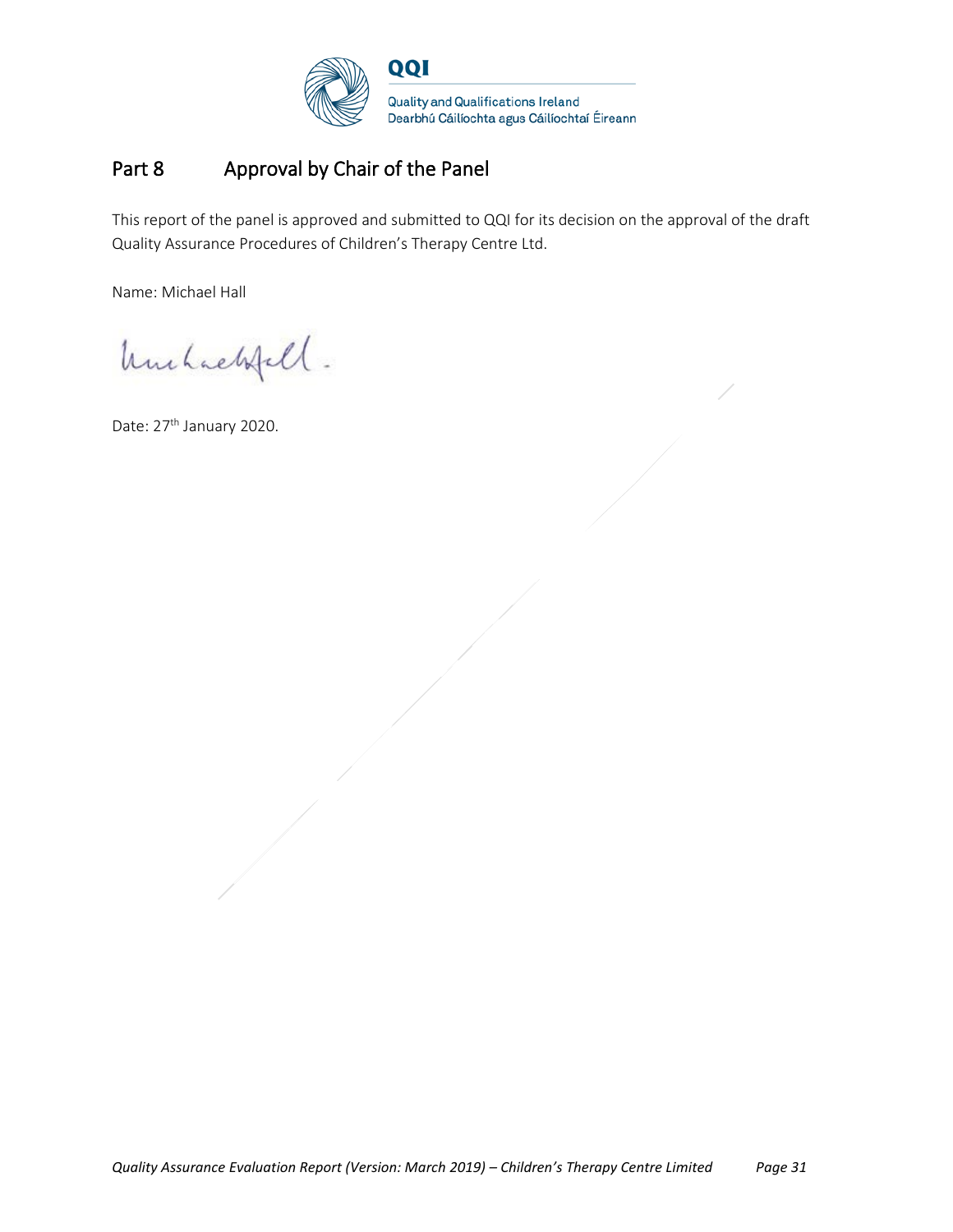

## Annexe 1: Documentation provided to the Panel in the course of the Evaluation

| Document                                            | Related to                                                                                                                            |
|-----------------------------------------------------|---------------------------------------------------------------------------------------------------------------------------------------|
| QQI Reengagement Application Form                   | Application                                                                                                                           |
| CTC QA Manual                                       | Quality Assurance                                                                                                                     |
| Cork Institute of Technology Agreement              | Collaborative Provider arrangement for Level 8<br>programme in the Principles of Art Therapy                                          |
| Companies Registration Office                       | Incorporation document                                                                                                                |
| Insurance Certificate                               | Protection of Enrolled Learners                                                                                                       |
| Organisation Structure                              | Organisation map detailing QA committees / QA<br>Manual                                                                               |
| Principles of Art Therapy Brochure                  | Marketing Brochure                                                                                                                    |
| <b>PEL Letter</b>                                   | Agreement with Insurance Company for the<br>protection of learners in the event that delivery of a<br>programme ceases mid-programme. |
| Programme Development Programme Map                 | Programme Development, Delivery and Review/<br>Programme Validation/QA Manual                                                         |
| Checklist of documents enclosed with<br>application | Application for Reengagement                                                                                                          |
| Statutory accounts                                  | Legal compliance                                                                                                                      |
| Tax Clearance Certificate                           | Legal compliance                                                                                                                      |
| <b>Statutory Declaration</b>                        | Legal compliance                                                                                                                      |
| Garda Vetting Procedure                             | Protection of children and vulnerable adults                                                                                          |
| How QA procedures are made available to<br>learners | Information to learners                                                                                                               |
| Independent representatives in CTC                  | Independent Chair of Academic Council and other<br>roles                                                                              |
| Selection of Teaching and Learning Venues           | Procedure for ensuring off-site locations are suitable<br>for delivery of programmes/QA Manual                                        |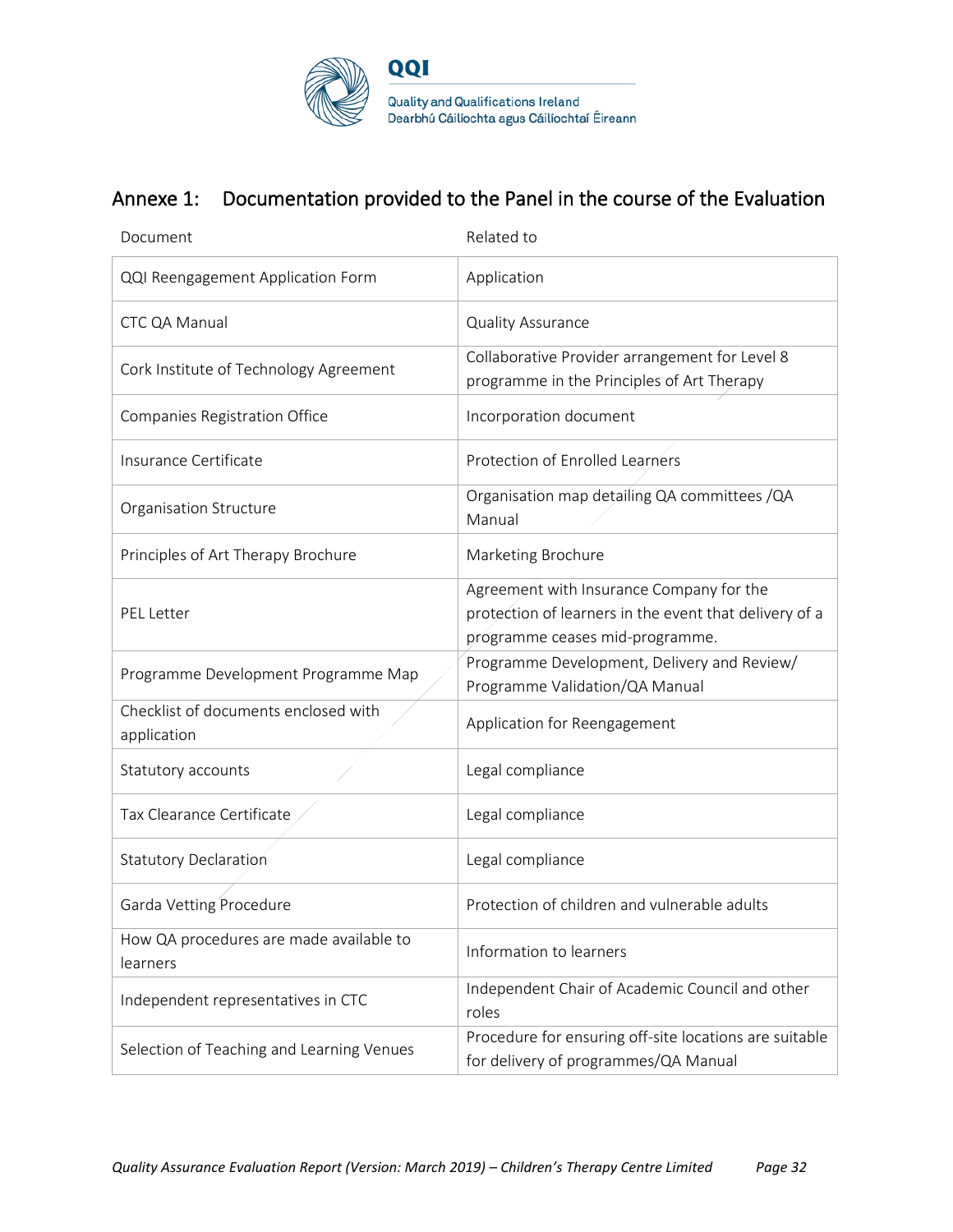

Quality and Qualifications Ireland<br>Dearbhú Cáilíochta agus Cáilíochtaí Éireann

| Teaching, Learning and Assessment Strategy            | Programme Delivery and Fair and Consistent<br>Assessment of Learners/QA Manual |
|-------------------------------------------------------|--------------------------------------------------------------------------------|
| Roles for QA                                          | Description of roles                                                           |
| Work Placements                                       | <b>Quality Assurance Manual</b>                                                |
| Academic Council Chair Criteria and CV                | Details of the Independent Chair of the Academic<br>Council                    |
| Contract Staff and Implementation of QA<br>Procedures | <b>Quality Assurance Manual</b>                                                |
| Minutes of Academic Council Meetings                  | 18/7/18 and 18/2/19.                                                           |

# Annexe 2: Provider staff met in the course of the Evaluation

| Name                 | Role/Position                             |
|----------------------|-------------------------------------------|
| Noel Prendiville     | CEO                                       |
| Eileen Prendiville   | Director of Academic Affairs              |
| Siobhain Prendiville | Course Leader                             |
| Anne Brennan         | Member of Internal Quality Assurance Team |
| Carol Duffy          | Lecturer/Tutor                            |
| Damian Logan         | <b>Business Operations Manager</b>        |
| Laura Coleman        | Lecturer/Tutor                            |
| Monique McEvoy       | Lecturer/Tutor                            |
| Emer McDonagh        | Lecturer/Tutor                            |
| Majella Ryan         | Lecturer/Tutor                            |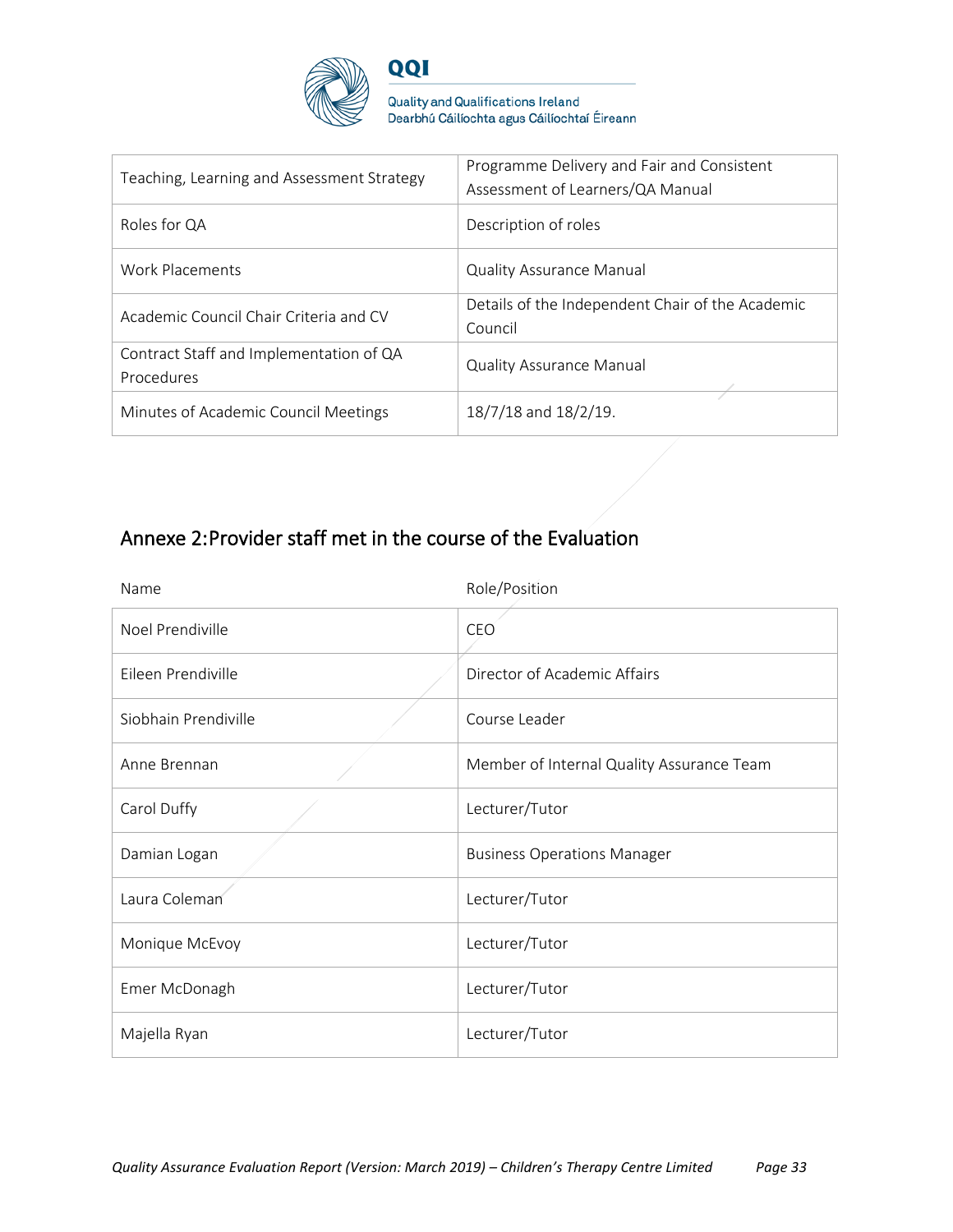

Children's Therapy Centre Tír na nÓg **Slievenagorta Ballymore** Mullingar Co. Westmeath N91 CC65 Ireland

**Response to the report of the independent review panel convened to consider Children's Therapy Centre's re-engagement with Quality and Qualifications Ireland.**

The Children's Therapy Centre (CTC) welcomes the report of the independent panel convened to consider CTC's re-engagement with QQI. CTC greatly appreciates the time and the commitment given by the panel members to the review process as well as the constructive, supportive and professional manner in which they undertook the very comprehensive review.

CTC welcomes the panel's findings in respect of mandatory changes, specific advices, recommendations and commendations as well as its overall recommendation to QQI's Programme and Awards Executive Committee to approve CTC's Quality Assurance Manual.

CTC greatly values the opportunity provided by the re-engagement process to strategically consider its institutional strengths, weaknesses and capacity limitations, to reflect at length on its quality assurance procedures, to focus on the process involved in seeking to continually enhance quality assurance policies and procedures.

It has been a time consuming but extremely valuable process that was conducted openly and enthusiastically with CTC staff in keeping with the ethos of the organisation. CTC gratefully acknowledges the many commendations from the panel, in particular the commendations given to our staff.

It has been an illuminating, rewarding and informative process which, with the constructive, professional, insightful interaction that the panel provided, will undoubtedly result in a better CTC and a better experience for our learners.

CTC wishes to sincerely thank QQI, it's staff and the external panel members for the manner in which the re-engagement process was conducted.

| Noel Prendiville | Eileen Prendiville           |
|------------------|------------------------------|
| C.E.O.           | Director of Academic Affairs |

Children's Therapy Centre Ltd. Company Number: 385699 Registered in Dublin, Ireland. Registered Address: Slievenagorta, Ballymore, Mullingar, Co. Westmeath, N91 CC65 Directors: E. Prendiville & N. Prendiville.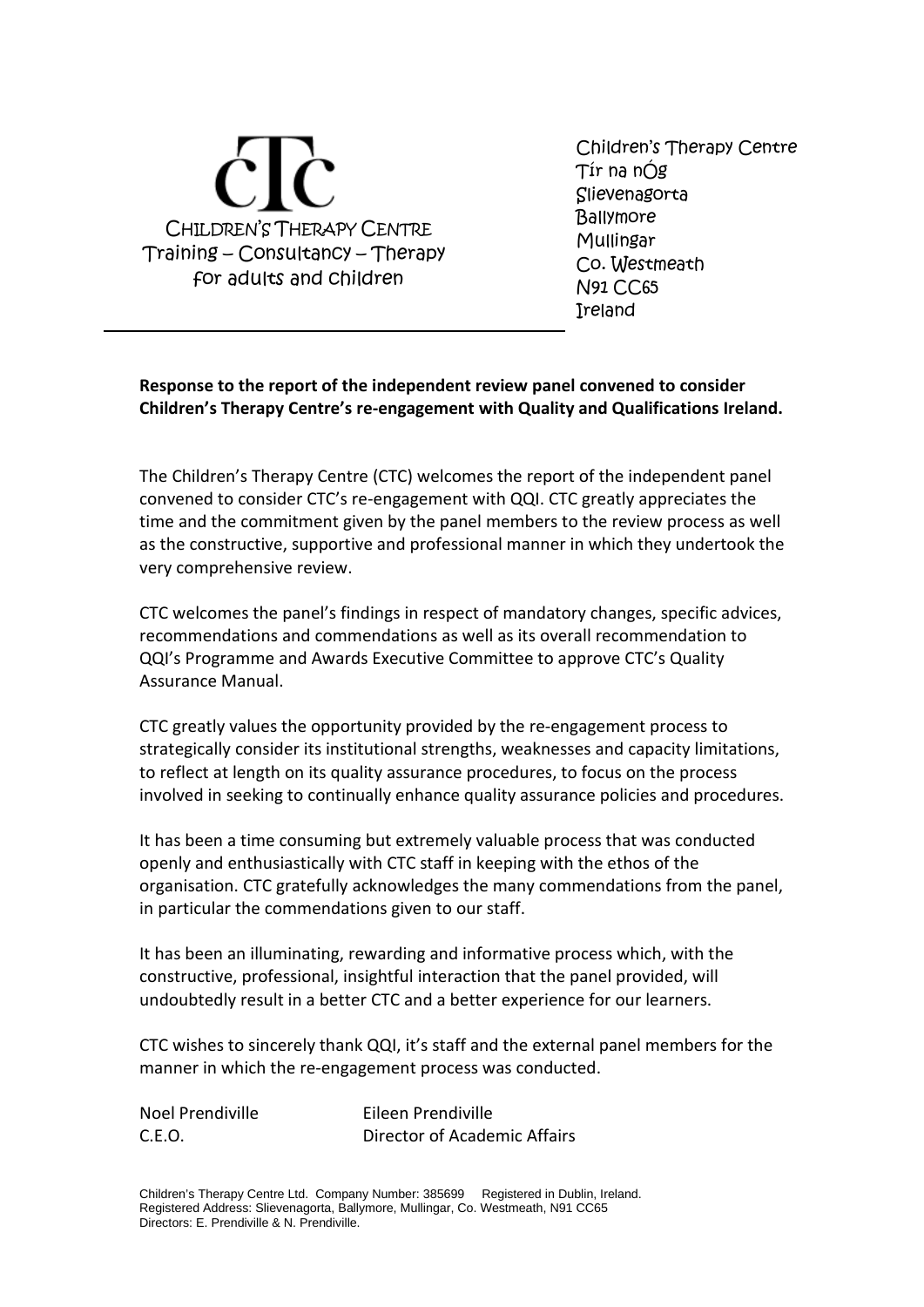### **Mandatory Changes**

The panel report identified four proposed mandatory changes. These are presented below with CTC's response.

*6.1.1 Change the governance structure of the organisation to further separate commercial and academic roles, for example, separation of the role of Exam board Chair from the CEO.*

CTC welcomes and supports this mandatory change.

The CEO no longer holds the role of Examination Board Chairperson.

An additional academic has been added to the Academic Council so that it is now weighted in favour of academic rather than ex-officio members.

The CEO is no longer involved in the desk review of appeals.

*6.1.2 Restructure the QA Manual to include re-design of Chapters 4,9 and 10 to rationalise procedures related to Programme Development, Design and Validation into one section of the manual; removal of the pre-Examination Board Appeals process and addition of clearly articulated procedures for post-Examination Board Appeals. Include a section on Marks and Standards in the QA Manual.*

CTC welcomes and supports this mandatory change.

The QA Manual has been redesigned to rationalise procedures related to Programme Development, Design and Validation which are now set out in Section A4.

The pre-Examination Board Appeals process has been removed and the procedures for post-Examination Board Appeals have more clearly articulated in Section A9.3.

A Marks and Standards section (A7.9 MSD) has been added to the manual.

*6.1.3 Improve the clarity of policies and procedures presented in the QA Manual through the use of standard templates.*

The manual has been re-structured, a standard template format has been implemented and it is now divided into discrete sections for each area of Quality Assurance with a title page and version control.

*6.1.4 Compile the vulnerabilities identified into a formal risk register, with a review schedule, to assist in the mitigation of risks identified through the gap analysis process.*

A Risk Register has been compiled and will be reviewed annually - Section A10.3.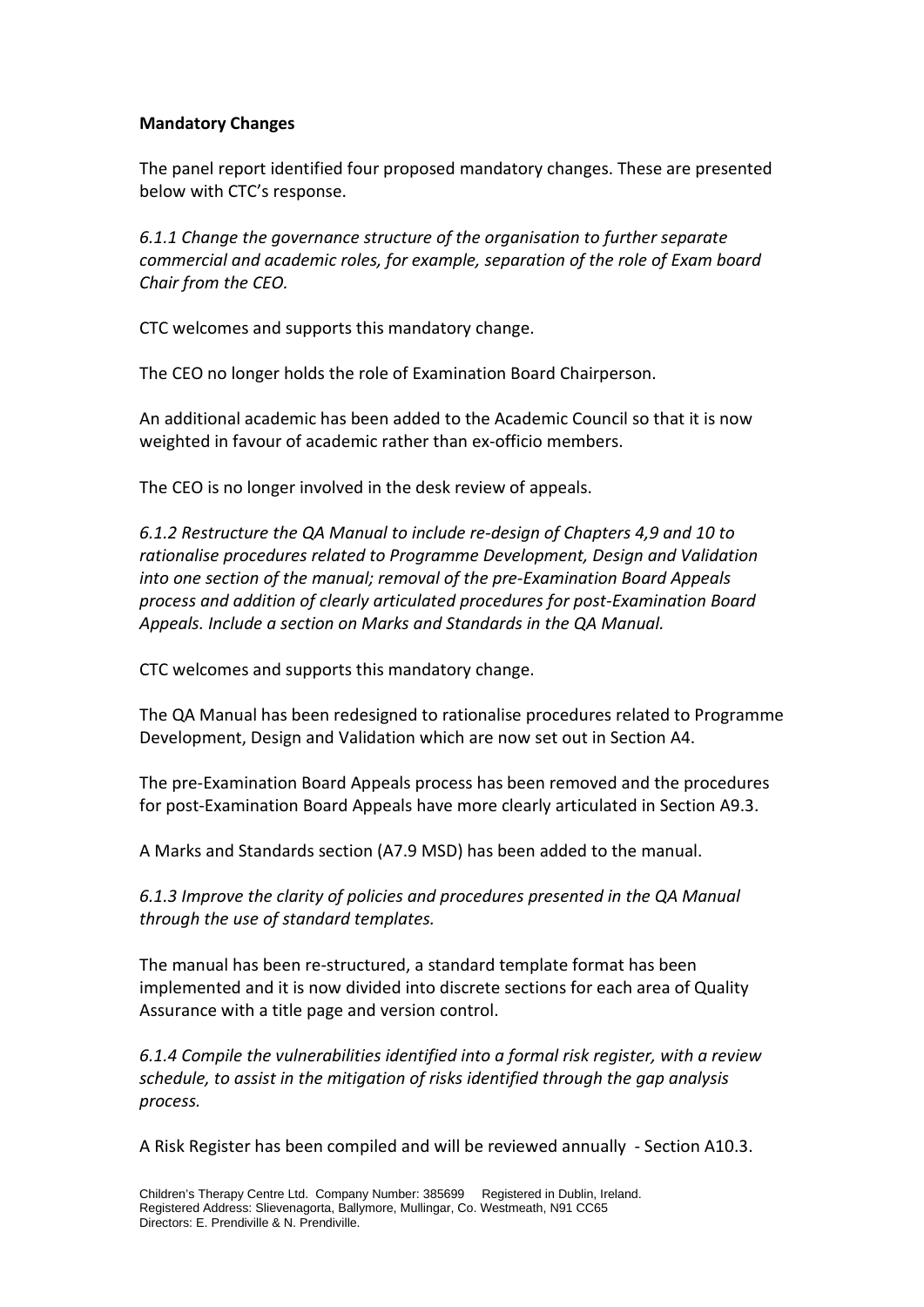## **Specific Advices**

The panel identified and offered 8 specific advices. CTC welcomes and supports all eight specific advices. These are presented below with CTC's response.

*4.2.1 When restructuring the QA Manual divide it into discrete sections for each quality area. Each section should follow the same template, with a title page and a version control mechanism; precise procedures which are easily understood, transparent and accessible and regularly used forms included as appendices to allow for ease of amendment. Terms of reference for committees and responsibilities of named roles should also be included in the manual.*

The QA Manual is now divided into discrete sections for each quality area, presented through use of a standard template with a title page and version control. More precise procedures have been set out and excessive narrative removed. Regularly used documents have been included in Appendices to the relevant sections.

Terms of reference for committees and responsibilities of named roles are set out in Section A.2.

*4.2.2 Ensure that consistency of terminology and language is applied across the QA Manual – e.g. 'delegated authority' vs 'delegated responsibility' and 'appeal' vs 'recheck'.*

Terminology and language have been clarified and consistently applied in Sections A2.2 and A7.11

*4.2.3 Ensure the terms of reference for committees and sub-committees detail the purpose, specific functions, membership, frequency of meetings, standing orders and quorum.*

Terms of reference for committees and sub-committees in accordance with the specific advice of the panel are set out in Section 2.

4.2.4 *Publish the QA Manual on the website.*

The Academic Council have decided that the QA Manual will be published on the CTC website, with guidance on it's use, when formally approved by QQI.

*4.2.5 Develop a formal teaching, learning and assessment strategy for CTC.*

A formal Teaching, Learning and Assessment Strategy is now included in the QA Manual – Section A7.1.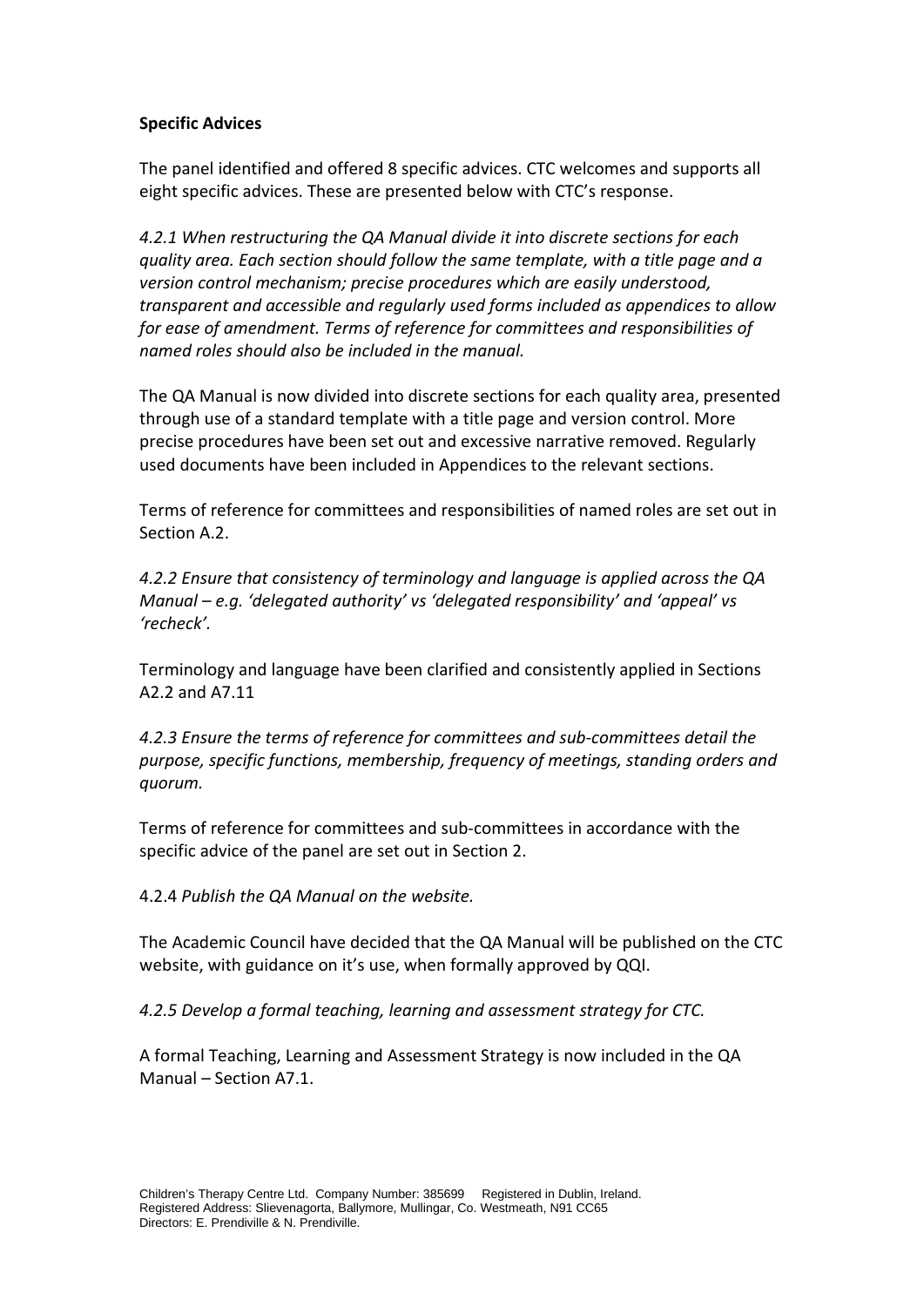## *4.2.6 Improve work placement policy and procedures to clearly articulate the roles and responsibilities of learners, supervisors and placement providers.*

The Work Placement Policy and Procedure set out in Section A7.3 now clearly describes the roles and responsibilities of CTC, the learner, the supervisor and the placement provider. This section and Appendix A7.3 WP&CPL now clarifies the requirements and the process to ensure the suitability of the specific placement for the associated stage of the practise.

*4.2.7 Remove references to specific organisations from the QA Manual and replace with policy and procedures for engagement with other organisations.*

Section A2.7 now sets out the policy and procedures for engagement with other providers and parties involved in education and training with no references to specific organisations.

*4.2.8 The Academic Council should meet to approve all changes.*

The Academic Council met on January 5th 2020 to approve the revised QA Manual.

## **Additional Recommendations**

The panel report included a number of additional recommendations which are not specified as either mandatory changes or specific advices. CTC welcomes and supports these recommendations which are presented below with CTC's response.

Page 15, paragraph 1 of the report *The panel recommended that an individual should have overall responsibility for ensuring the integrity of exam processes.*

The Director of Academic Affairs now has overall responsibility for ensuring the integrity of exam processes (Section A2.5)

Page 18, Section 4, paragraph 5 of the report *The panel recommends that a plan for dissemination of the QA Manual be put in place and followed through when the full version is approved.*

Learners and staff will have access to the Manual and associated documents in the online learning portal.

When formally approved by QQI the Manual will be published on the website with guidance on its use so that third party stakeholders have access to the Manual.